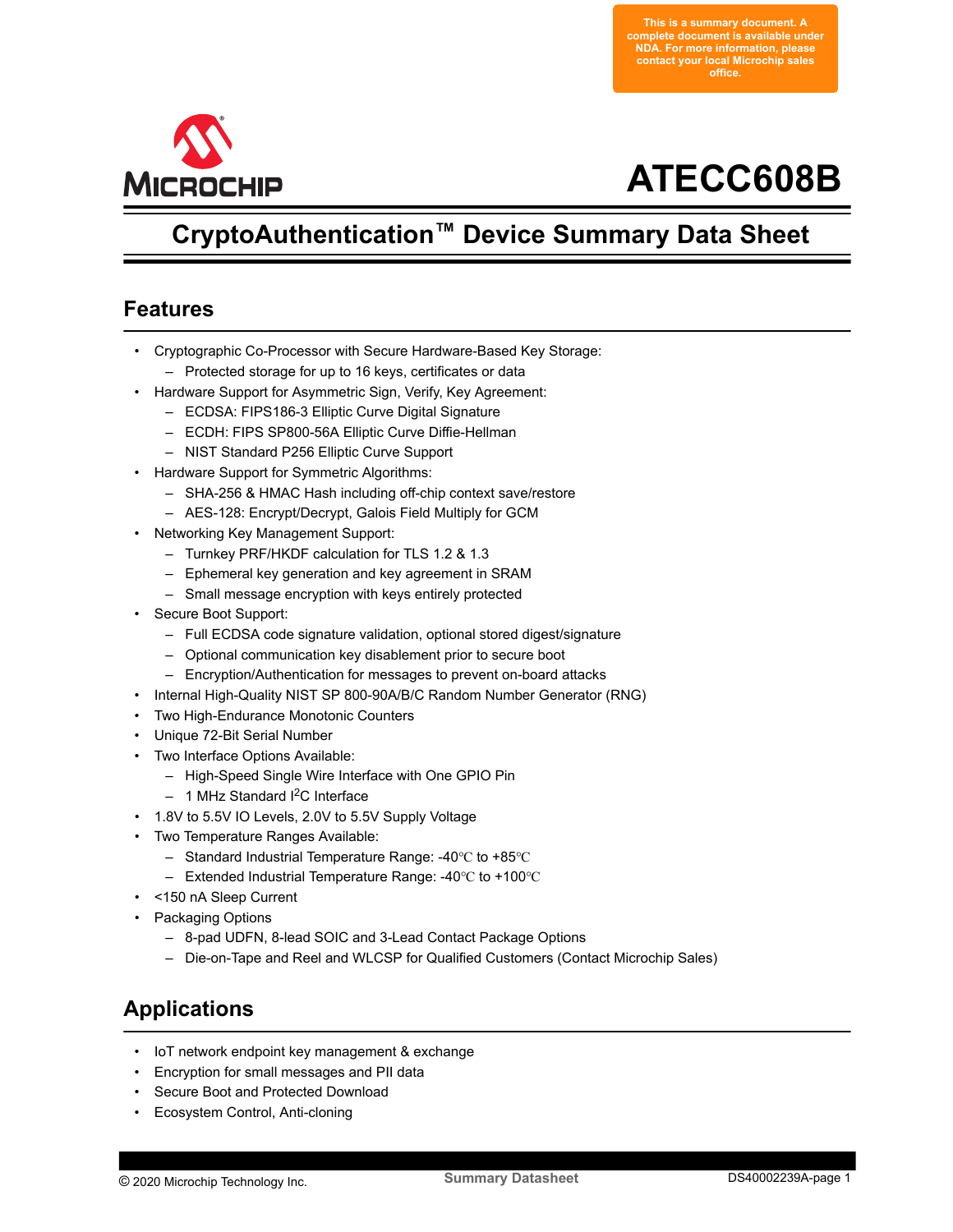## <span id="page-1-0"></span>**Pin Configuration and Pinouts**

#### **Table 1. Pin Configuration**

| Pin                   | Function <sup>2</sup> C Interface | <b>Function SWI Interface</b> |
|-----------------------|-----------------------------------|-------------------------------|
| N <sub>C</sub>        | No Connect                        | No Connect                    |
| <b>GND</b>            | Ground                            | Ground                        |
| <b>SDA</b>            | Serial Data                       | Serial Data                   |
| <b>SCL</b>            | Serial Clock Input                | <b>GPIO</b>                   |
| <b>V<sub>CC</sub></b> | Power Supply                      | <b>Power Supply</b>           |

#### **Figure 1. Package Types**



**Note:**  The UDFN backside paddle is recommended to be connected to GND.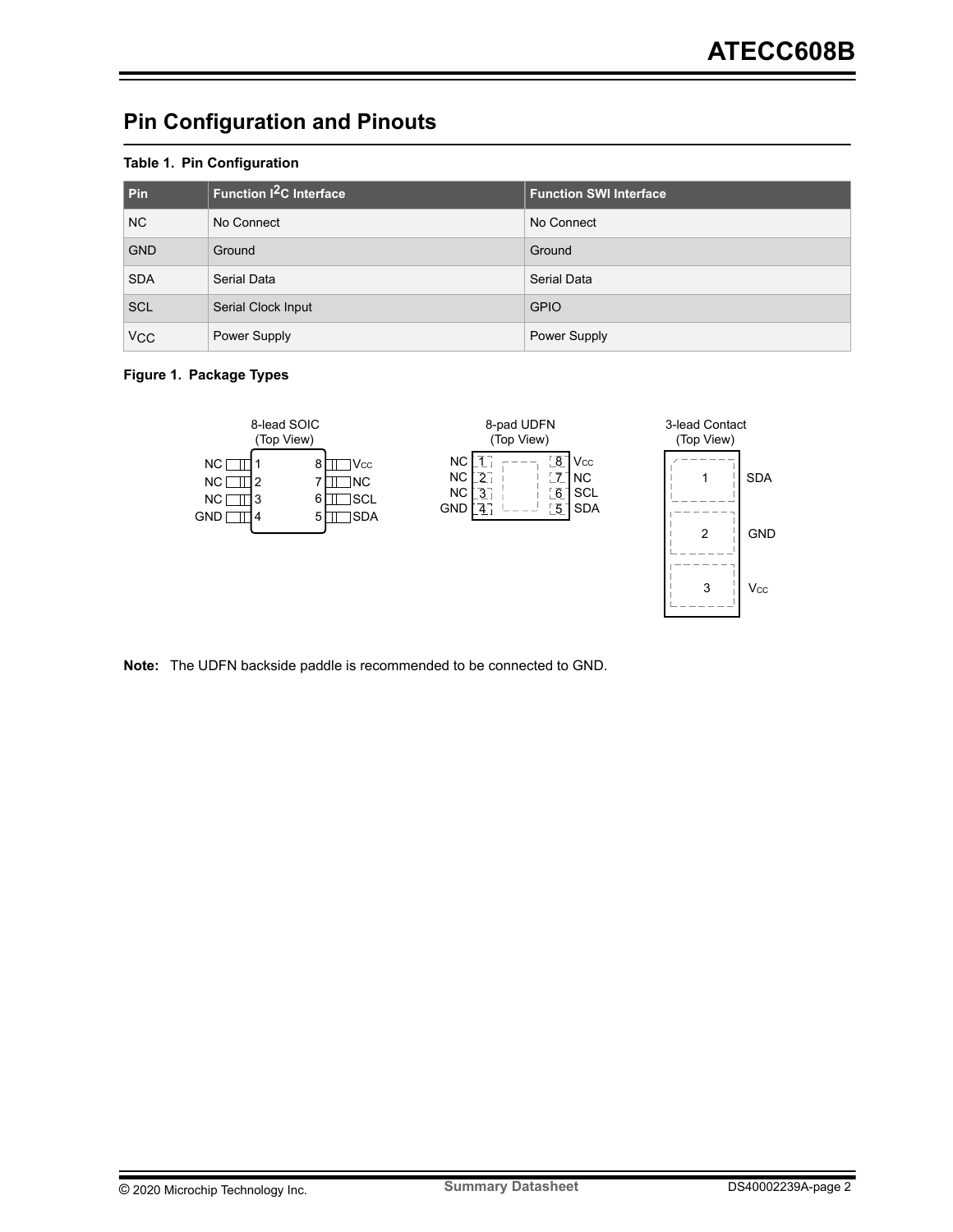## **Table of Contents**

| 1. |      |        |  |
|----|------|--------|--|
|    | 1.1. |        |  |
|    | 1.2. |        |  |
|    | 1.3. |        |  |
|    |      |        |  |
| 2. |      |        |  |
|    | 2.1. |        |  |
|    | 2.2. |        |  |
|    | 2.3. |        |  |
|    |      | 2.3.1. |  |
|    |      | 2.3.2. |  |
|    | 2.4. |        |  |
|    |      | 2.4.1. |  |
| 3. |      |        |  |
|    | 3.1. |        |  |
|    | 3.2. |        |  |
|    | 3.3. |        |  |
| 4. |      |        |  |
| 5. |      |        |  |
|    | 5.1. |        |  |
|    | 5.2. |        |  |
|    | 5.3. |        |  |
| 6. |      |        |  |
|    |      |        |  |
|    |      |        |  |
|    |      |        |  |
|    |      |        |  |
|    |      |        |  |
|    |      |        |  |
|    |      |        |  |
|    |      |        |  |
|    |      |        |  |
|    |      |        |  |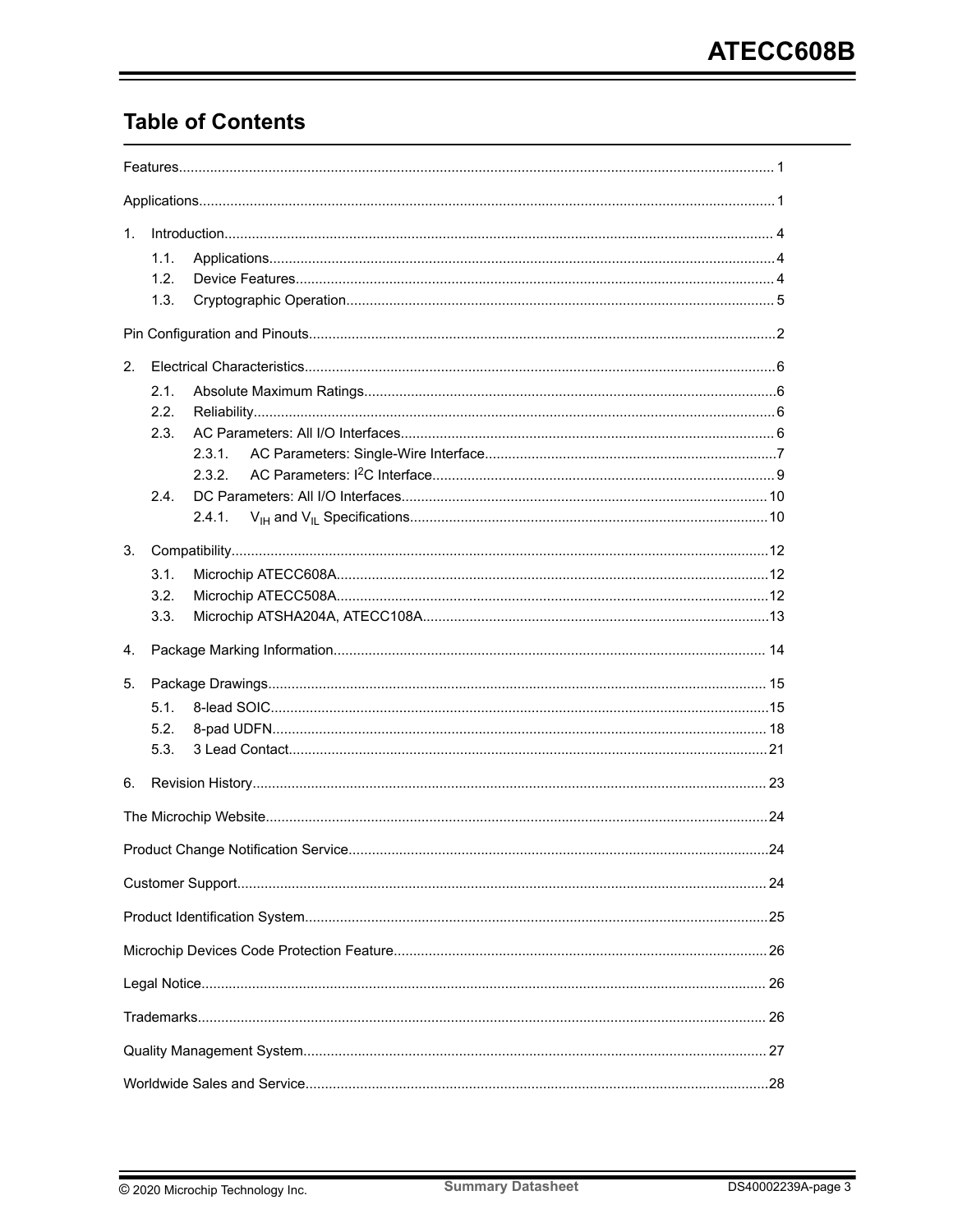## <span id="page-3-0"></span>**1. Introduction**

The ATECC608B is a member of the Microchip CryptoAuthentication™ family of high-security cryptographic devices, which combine world-class, hardware-based key storage with hardware cryptographic accelerators to implement various authentication and encryption protocols.

The ATECC608B provides security enhancements over that of the ATECC608A, while providing complete backwards compatibility. All configuration settings, commands, packages and functionality of the ATECC608A are still available in the ATECC608B, making migration from the ATECC608A a simple process. For new designs, it is recommended that customers start directly with the ATECC608B device. For designs that are being upgraded and currently use the ATECC508A or the ATECC608A, it is recommended that they move to the ATECC608B. For designs not planned to be upgraded, it is recommended that customers review their designs to see if they would benefit from the enhanced security of the ATECC608B. For assistance with migrating a design to the ATECC608B, see the Migrations References section.

For more information on compatibility with other Microchip CryptoAuthentication products, please see Section [3.](#page-11-0)  [Compatibility.](#page-11-0)

#### **Migration References:**

- 1. [AN3539:](https://www.microchip.com/wwwappnotes/appnotes.aspx?appnote=en1002948) Provides guidance on migrating from the ATECC508A to the ATECC608B
- 2. [AN2237:](https://www.microchip.com/wwwappnotes/appnotes.aspx?appnote=en1002947) Provides guidance on migrating from the ATECC608A to the ATECC608B

## **1.1 Applications**

The ATECC608B has a flexible command set that allows use in many applications, including the following:

- **Network/IoT Node Endpoint Security** Manages node identity authentication and session key creation and management. Supports the entire ephemeral session key-generation flow for multiple protocols, including TLS 1.2 (and earlier) and TLS 1.3.
- **Secure Boot** Supports the MCU host by validating code digests and optionally enabling communication keys on success. Various configurations to offer enhanced performance are available.
- **Small Message Encryption**

Contains a hardware AES engine to encrypt and/or decrypt small messages or data such as PII information. Supports the AES-ECB mode directly. Other modes can be implemented with the help of the host microcontroller. There is an additional GFM calculation function to support AES-GCM.

• **Key Generation for Software Download**

Supports local protected key generation for downloaded images. Both broadcast of one image to many systems, each with the same decryption key, or point-to-point download of unique images per system are supported.

#### • **Ecosystem Control and Anti-Counterfeiting**

Validates that a system or component is authentic and came from the OEM shown on the nameplate.

### **1.2 Device Features**

The ATECC608B includes an EEPROM array which can be used for storage of up to 16 keys, certificates, miscellaneous read/write, read-only or secret data, consumption logging and security configurations. Access to the various sections of memory can be restricted in a variety of ways and then the configuration can be locked to prevent changes.

Access to the device is made through a standard  $1<sup>2</sup>C$  Interface at speeds of up to 1 Mbps. The interface is compatible with standard Serial EEPROM  $1^2C$  interface specifications. The device also supports a Single-Wire Interface (SWI), which can reduce the number of GPIOs required on the system processor, and/or reduce the number of pins on connectors. If the Single-Wire Interface is enabled, the remaining pin is available for use as a GPIO, an authenticated output or tamper input.

Each ATECC608B ships with an ensured unique 72-bit serial number. Using the cryptographic protocols supported by the device, a host system or remote server can verify a signature of the serial number to prove that the serial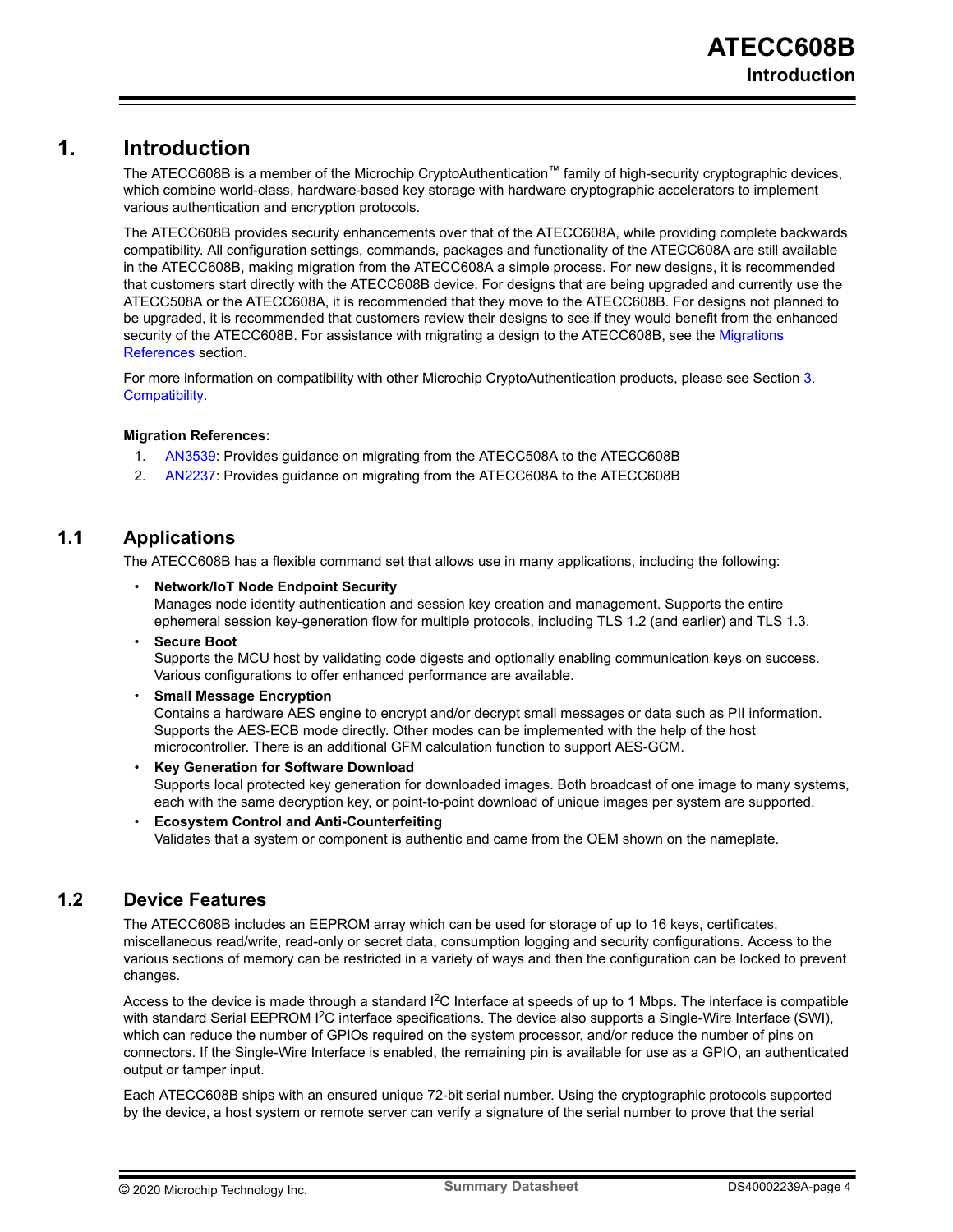<span id="page-4-0"></span>number is authentic and not a copy. Serial numbers are often stored in a standard Serial EEPROM; however, these can be easily copied with no way for the host to know if the serial number is authentic or if it is a clone.

The ATECC608B features a wide array of defense mechanisms specifically designed to prevent physical attacks on the device itself, or logical attacks on the data transmitted between the device and the system. Hardware restrictions on the ways in which keys are used or generated provide further defense against certain styles of attack.

## **1.3 Cryptographic Operation**

The ATECC608B implements a complete asymmetric (public/private) key cryptographic signature solution based upon Elliptic Curve Cryptography and the ECDSA signature protocol. The device features hardware acceleration for the NIST standard P256 prime curve and supports the complete key life cycle from high quality private key generation, to ECDSA signature generation, ECDH key agreement and ECDSA public key signature verification.

The hardware accelerator can implement such asymmetric cryptographic operations from ten to one-thousand times faster than software running on standard microprocessors, without the usual high risk of key exposure that is endemic to standard microprocessors.

The ATECC608B also implements AES-128, SHA256 and multiple SHA derivatives such as HMAC(SHA), PRF (the key derivation function in TLS) and HKDF in hardware. Support is included for the Galois Field Multiply (aka Ghash) to facilitate GCM encryption/decryption/authentication.

The device is designed to securely store multiple private keys along with their associated public keys and certificates. The signature verification command can use any stored or an external ECC public key. Public keys stored within the device can be configured to require validation via a certificate chain to speed up subsequent device authentications.

Random private key generation is supported internally within the device to ensure that the private key can never be known outside of the device. The public key corresponding to a stored private key is always returned when the key is generated and it may optionally be computed at a later time.

The ATECC608B can generate high-quality random numbers using its internal random number generator. This sophisticated function includes runtime health testing designed to ensure that the values generated from the internal noise source contain sufficient entropy at the time of use. The random number generator is designed to meet the requirements documented in the NIST 800-90A, 800-90B and 800-90C documents.

These random numbers can be employed for any purpose, including as part of the device's cryptographic protocols. Because each random number is ensured to be essentially unique from all numbers ever generated on this or any other device, their inclusion in the protocol calculation ensures that replay attacks (i.e., re-transmitting a previously successful transaction) will always fail.

The ATECC608B also supports a standard hash-based challenge-response protocol to allow its use across a wide variety of additional applications. In its most basic instantiation, the system sends a challenge to the device, which combines that challenge with a secret key via the MAC command and then sends the response back to the system. The device uses a SHA-256 cryptographic hash algorithm to make that combination so that an observer on the bus cannot derive the value of the secret key. At the same time, the recipient can verify that the response is correct by performing the same calculation with a stored copy of the secret on the recipient's system. There are a wide variety of variations possible on this symmetric challenge/response theme.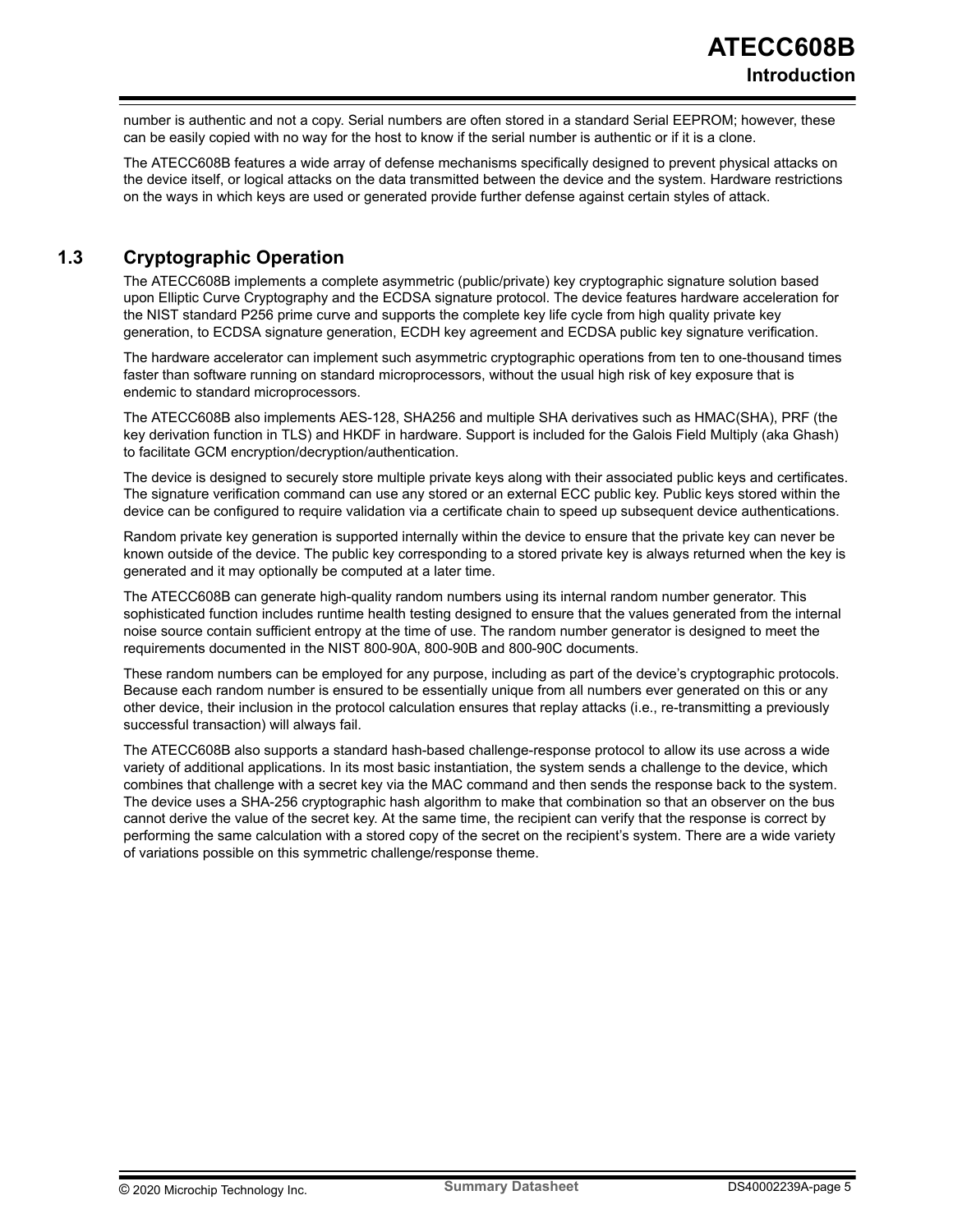## <span id="page-5-0"></span>**2. Electrical Characteristics**

### **2.1 Absolute Maximum Ratings**

| <b>Operating Temperature</b>                  | $-40^{\circ}$ C to $+100^{\circ}$ C   |
|-----------------------------------------------|---------------------------------------|
| <b>Storage Temperature</b>                    | -65 $^{\circ}$ C to +150 $^{\circ}$ C |
| <b>Maximum Operating Voltage</b>              | 6.0V                                  |
| <b>DC Output Current</b>                      | 5.0 <sub>m</sub> A                    |
| Voltage on any pin -0.5V to $(V_{CC} + 0.5V)$ | $-0.5V$ to (V <sub>CC</sub> + 0.5V)   |
| <b>ESD Ratings:</b>                           |                                       |
| Human Body Model(HBM) ESD                     | >4kV                                  |
| <b>Charge Device Model(CDM) ESD</b>           | >1kV                                  |

**Note:**  Stresses beyond those listed under "Absolute Maximum Ratings" may cause permanent damage to the device. This is a stress rating only and functional operation of the device at these or any other conditions beyond those indicated in the operational sections of this specification are not implied. Exposure to absolute maximum rating conditions for extended periods may affect device reliability.

### **2.2 Reliability**

The ATECC608B is fabricated with Microchip's high reliability CMOS EEPROM manufacturing technology.

#### **Table 2-1. EEPROM Reliability**

| <b>Parameter</b>                     | Min.    | Typ.      | Max.               | <b>Units</b>        |
|--------------------------------------|---------|-----------|--------------------|---------------------|
| Write Endurance at +85°C (Each Byte) | 400,000 |           |                    | <b>Write Cycles</b> |
| Data Retention at +55°C              | 10      |           |                    | Years               |
| Data Retention at +35°C              | 30      | 50        |                    | Years               |
| <b>Read Endurance</b>                |         | Unlimited | <b>Read Cycles</b> |                     |

## **2.3 AC Parameters: All I/O Interfaces**

**Figure 2-1. AC Timing Diagram: All Interfaces**

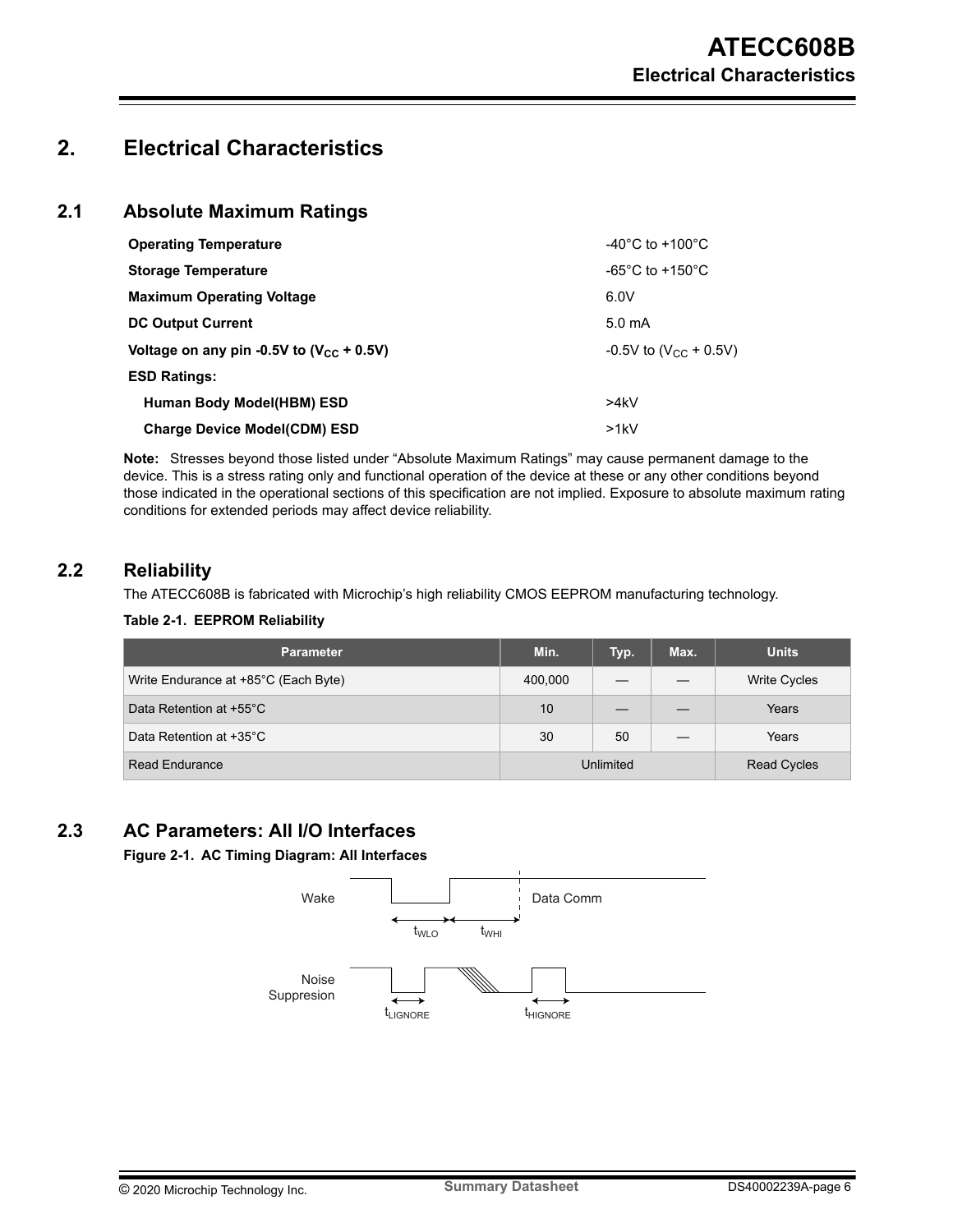| <b>Parameter</b>                               | Sym.                   | <b>Direction</b>    | Min.       | Typ. |     | Max. Units | <b>Conditions</b>                                                                                                            |
|------------------------------------------------|------------------------|---------------------|------------|------|-----|------------|------------------------------------------------------------------------------------------------------------------------------|
| Power-Up Delay <sup>(2)</sup>                  | t <sub>PU</sub>        | To Crypto<br>Device | 100        |      |     | μs         | Minimum time between $V_{CC}$ > $V_{CC}$ min<br>prior to start of twi $\Omega$ .                                             |
| Wake Low Duration                              | tw <sub>LO</sub>       | To Crypto<br>Device | 60         |      |     | μs         |                                                                                                                              |
| Wake High Delay to<br>Data Comm                | twhi                   | To Crypto<br>Device | 1500       |      |     | μs         | SDA should be stable high for this entire<br>duration unless polling is implemented.<br>SelfTest is not enabled at power-up. |
| Wake High Delay<br>when SelfTest is<br>Enabled | twhist                 | To Crypto<br>Device | 20         |      |     | ms         | SDA should be stable high for this entire<br>duration unless polling is implemented.                                         |
| High-Side Glitch<br><b>Filter at Active</b>    | <sup>t</sup> HIGNORE A | To Crypto<br>Device | $45^{(1)}$ |      |     | ns         | Pulses shorter than this in width will be<br>ignored by the device, regardless of its state<br>when active.                  |
| Low-Side Glitch<br><b>Filter at Active</b>     | <sup>t</sup> LIGNORE A | To Crypto<br>Device | 45(1)      |      |     | ns         | Pulses shorter than this in width will be<br>ignored by the device, regardless of its state<br>when active.                  |
| Low-Side Glitch<br><b>Filter at Sleep</b>      | tLIGNORE S             | To Crypto<br>Device | $15^{(1)}$ |      |     | μs         | Pulses shorter than this in width will be<br>ignored by the device when in Sleep mode.                                       |
| <b>Watchdog Time-out</b>                       | <b>tWATCHDOG</b>       | To Crypto<br>Device | 0.7        | 1.3  | 1.7 | s          | Time from wake until device is forced into<br>Sleep mode if Config.ChipMode[2] is 0.                                         |

#### <span id="page-6-0"></span>**Table 2-2. AC Parameters: All I/O Interfaces**

#### **Notes:**

- 1. These parameters are characterized, but not production tested.
- 2. The power-up delay will be significantly longer if power-on self test is enabled in the Configuration zone.

#### **2.3.1 AC Parameters: Single-Wire Interface**

**Figure 2-2. AC Timing Diagram: Single-Wire Interface**



#### **Table 2-3. AC Parameters: Single-Wire Interface**

Unless otherwise specified, applicable from  $T_A = -40^{\circ}$ C to +100°C, V<sub>CC</sub> = +2.0V to +5.5V, C<sub>L</sub> = 100 pF.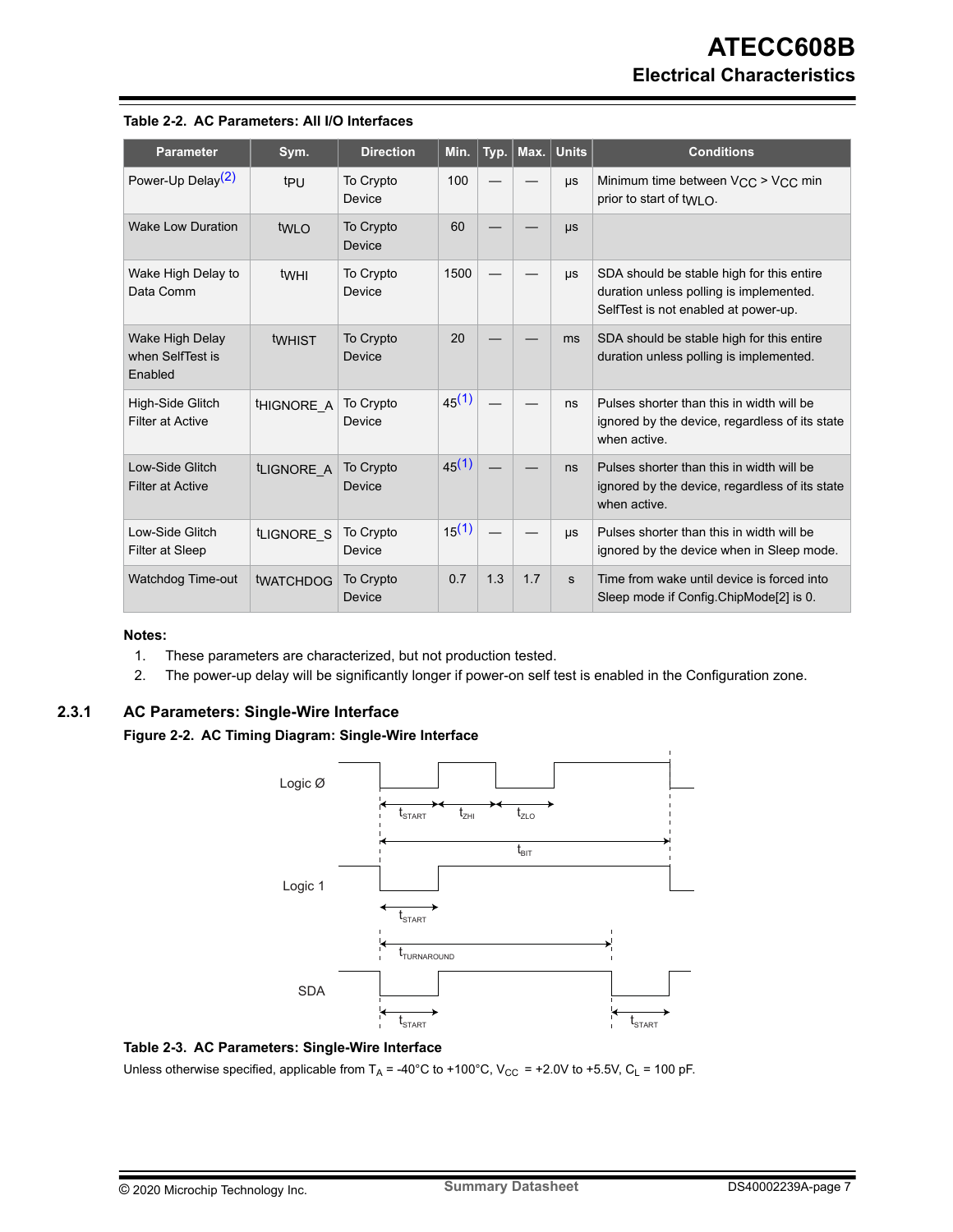## **ATECC608B Electrical Characteristics**

| <b>Parameter</b>            | Symbol                    | <b>Direction</b>             | Min. | Typ. | Max. $ $ | <b>Unit</b> | <b>Conditions</b>                                                                                                                                                                                                                              |
|-----------------------------|---------------------------|------------------------------|------|------|----------|-------------|------------------------------------------------------------------------------------------------------------------------------------------------------------------------------------------------------------------------------------------------|
| <b>Start Pulse Duration</b> | tSTART                    | To Crypto Device             | 4.10 | 4.34 | 4.56     | $\mu s$     |                                                                                                                                                                                                                                                |
|                             |                           | From Crypto<br><b>Device</b> | 4.60 | 6    | 8.60     | $\mu s$     |                                                                                                                                                                                                                                                |
| Zero Transmission           | tzHI                      | To Crypto Device             | 4.10 | 4.34 | 4.56     | μs          |                                                                                                                                                                                                                                                |
| <b>High Pulse</b>           |                           | From Crypto<br>Device        | 4.60 | 6    | 8.60     | μs          |                                                                                                                                                                                                                                                |
| Zero Transmission           | 1710                      | To Crypto Device             | 4.10 | 4.34 | 4.56     | $\mu s$     |                                                                                                                                                                                                                                                |
| Low Pulse                   |                           | From Crypto<br><b>Device</b> | 4.60 | 6    | 8.60     | $\mu s$     |                                                                                                                                                                                                                                                |
| Bit Time <sup>(1)</sup>     | t <sub>BIT</sub>          | To Crypto Device             | 37   | 39   |          | μs          | If the bit time exceeds tTIMEOUT,<br>ATECC608B may enter Sleep mode.                                                                                                                                                                           |
|                             |                           | From Crypto<br>Device        | 41   | 54   | 78       | $\mu s$     |                                                                                                                                                                                                                                                |
| <b>Turn Around Delay</b>    | <b><i>ITURNAROUND</i></b> | From Crypto<br>Device        | 64   | 96   | 131      | $\mu s$     | ATECC608B will initiate the first low<br>going transition after this time interval<br>following the initial falling edge of the<br>start pulse of the last bit of the transmit<br>flag.                                                        |
|                             |                           | To Crypto Device             | 93   |      |          | $\mu s$     | After ATECC608B transmits the last bit<br>of a group, the system must wait this<br>interval before sending the first bit of a<br>flag. It is measured from the falling<br>edge of the start pulse of the last bit<br>transmitted by ATECC608B. |
| <b>IO Timeout</b>           | <b><i>ITIMEOUT</i></b>    | To Crypto Device             | 45   | 65   | 85       | ms          | ATECC608B may transition to the<br>Sleep mode if the bus is inactive<br>longer than this duration.                                                                                                                                             |

**Note:** 

1.  $t_{\footnotesize{\text{5TARTi}}}$  t<sub>ZLO</sub>, t<sub>ZHI</sub> and t<sub>BIT</sub> are designed to be compatible with a standard UART running at 230.4 kBaud for both transmit and receive. The UART must be set to seven data bits, no parity and one Stop bit.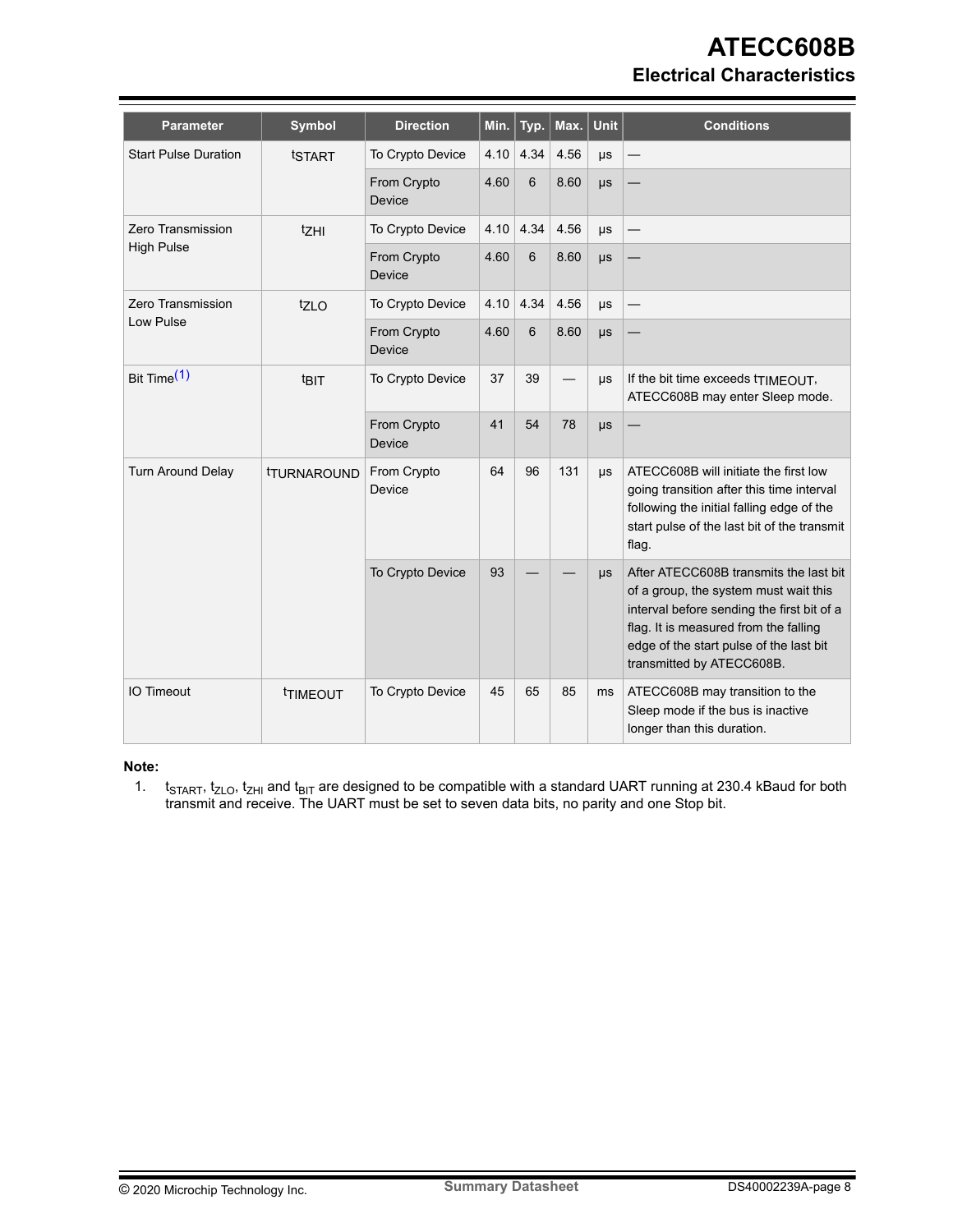### <span id="page-8-0"></span>**2.3.2 AC Parameters: I2C Interface**

**Figure 2-3. I2C Synchronous Data Timing**



### **Table 2-4. AC Characteristics of I2C Interface(2)**

Unless otherwise specified, applicable over recommended operating range from  $T_A$  = -40°C to +100°C, V<sub>CC</sub> = +2.0V to +5.5V, C<sub>L</sub> = 1 TTL Gate and 100 pF.

| <b>Parameter</b>                                                       | Sym.                | Min.        | Max.         | <b>Units</b> |
|------------------------------------------------------------------------|---------------------|-------------|--------------|--------------|
| <b>SCL Clock Frequency</b>                                             | fscl                | $\mathbf 0$ | $\mathbf{1}$ | <b>MHz</b>   |
| <b>SCL High Time</b>                                                   | <b>THIGH</b>        | 400         |              | ns           |
| <b>SCL Low Time</b>                                                    | t <sub>LOW</sub>    | 400         |              | ns           |
| <b>Start Setup Time</b>                                                | tsu.sta             | 250         |              | ns           |
| <b>Start Hold Time</b>                                                 | <sup>t</sup> HD.STA | 250         |              | ns           |
| Stop Setup Time                                                        | tsu.sto             | 250         |              | ns           |
| Data In Setup Time                                                     | tsu.DAT             | 100         |              | ns           |
| Data In Hold Time                                                      | <sup>t</sup> HD.DAT | $\mathbf 0$ |              | ns           |
| Input Rise Time <sup>1</sup>                                           | <sup>t</sup> R      |             | 300          | ns           |
| Input Fall Time <sup>1</sup>                                           | tF                  |             | 100          | ns           |
| Clock Low to Data Out Valid                                            | t <sub>AA</sub>     | 50          | 550          | ns           |
| Data Out Hold Time                                                     | <sup>t</sup> DH     | 50          |              | ns           |
| <b>SMBus Time-Out Delay</b>                                            | <b>TIMEOUT</b>      | 25          | 75           | ms           |
| Time bus must be free before a new transmission can start <sup>1</sup> | <sup>t</sup> BUF    | 500         |              | ns           |

#### **Notes:**

- 1. Values are based on characterization and are not tested.
- 2. AC measurement conditions:
	- R<sub>L</sub> (connects between SDA and V<sub>CC</sub>): 1.2 kΩ (for V<sub>CC</sub> = +2.0V to +5.0V)
	- $-$  Input pulse voltages:  $0.3V_{CC}$  to  $0.7V_{CC}$
	- Input rise and fall times: ≤ 50 ns
	- $-$  Input and output timing reference voltage:  $0.5V_{CC}$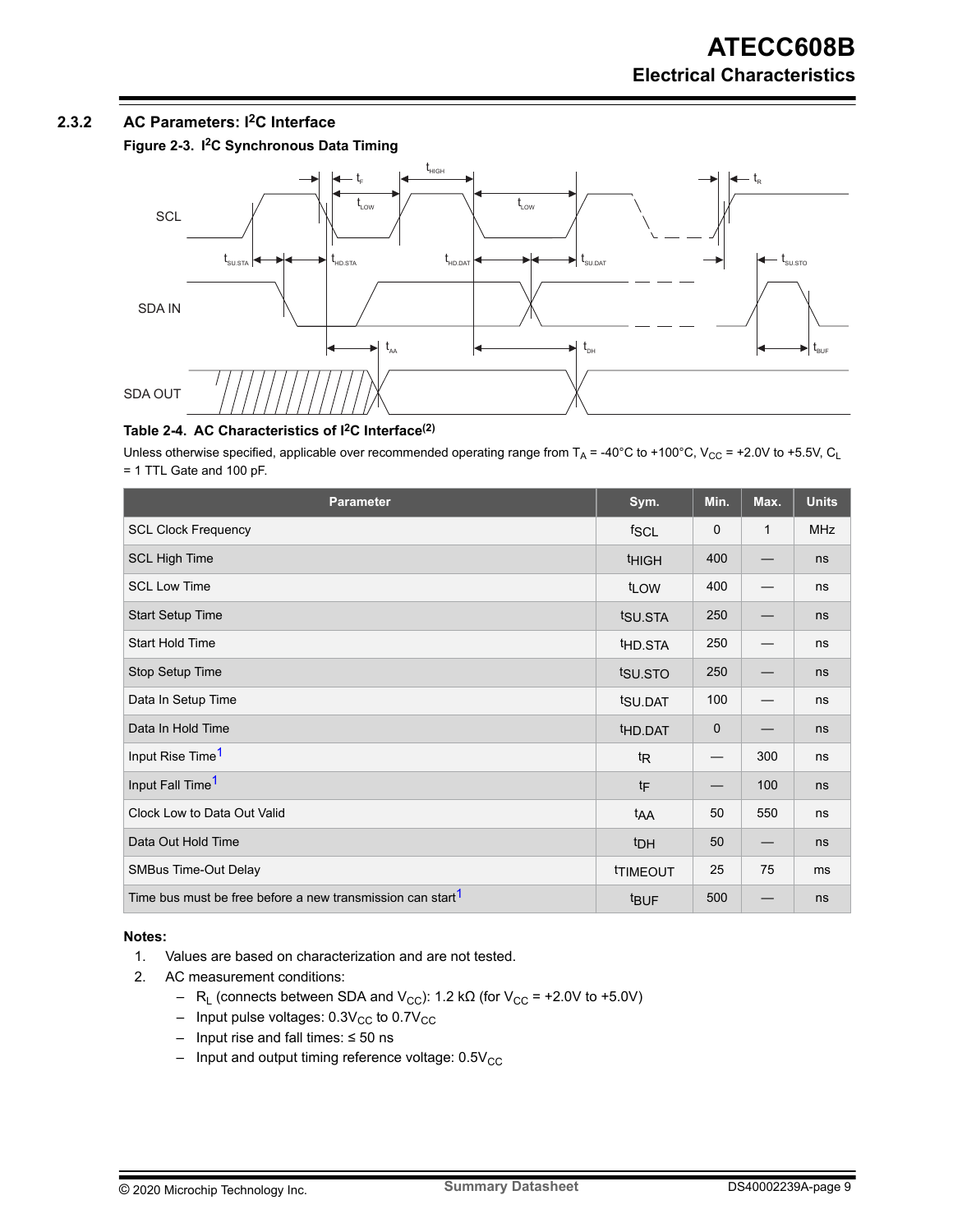## <span id="page-9-0"></span>**2.4 DC Parameters: All I/O Interfaces**

### **Table 2-5. DC Parameters on All I/O Interfaces**

| <b>Parameter</b>                        | Sym.                  | Min.  | Typ. | Max.   | <b>Units</b>   | <b>Conditions</b>                                                                                             |
|-----------------------------------------|-----------------------|-------|------|--------|----------------|---------------------------------------------------------------------------------------------------------------|
| <b>Ambient Operating</b><br>Temperature | <b>TA</b>             | $-40$ |      | $+85$  | $^{\circ}$ C   | Standard Industrial Temperature Range                                                                         |
|                                         |                       | $-40$ |      | $+100$ | $^{\circ}$ C   | <b>Extended Industrial Temperature Range</b>                                                                  |
| Power Supply Voltage                    | <b>V<sub>CC</sub></b> | 2.0   |      | 5.5    | $\vee$         |                                                                                                               |
| <b>Active Power Supply</b><br>Current   | <b>ICC</b>            |       | 2    | 3      | mA             | Waiting for I/O during I/O transfers or execution of non-ECC<br>commands. Independent of Clock Divider value. |
|                                         |                       |       |      | 14     | mA             | During ECC command execution. Clock divider = 0x0                                                             |
|                                         |                       |       |      | 6      | mA             | During ECC command execution. Clock divider = 0x5                                                             |
|                                         |                       |       |      | 3      | mA             | During ECC command execution. Clock divider = 0xD                                                             |
| <b>Idle Power Supply</b><br>Current     | <b>IDLE</b>           |       | 800  |        | μA             | When device is in Idle mode,<br>VSDA and VSCL < $0.4V$ or > VCC - 0.4                                         |
| <b>Sleep Current</b>                    | <b>ISLEEP</b>         |       | 30   | 150    | nA             | When device is in Sleep mode, $VCC \leq 3.6V$ ,<br>VSDA and VSCL < 0.4V or > VCC - 0.4, TA $\leq$ +55°C       |
|                                         |                       |       |      | 2      | μA             | When device is in Sleep mode.<br>Over full V <sub>CC</sub> and temperature range.                             |
| <b>Output Low Voltage</b>               | VOL                   |       |      | 0.4    | $\vee$         | When device is in Active mode,<br>$V_{CC}$ = 2.5 to 5.5V                                                      |
| <b>Output Low Current</b>               | <b>IOL</b>            |       |      | 4      | mA             | When device is in Active mode,<br>$V_{CC}$ = 2.5 to 5.5V, $V_{OL}$ = 0.4V                                     |
| Theta JA                                | $\Theta$ JA           |       | 166  |        | $\degree$ C/W  | SOIC (SSH)                                                                                                    |
|                                         |                       |       | 173  |        | $^{\circ}$ C/W | <b>UDFN (MAH)</b>                                                                                             |
|                                         |                       |       | 146  |        | °C/W           | <b>RBH</b>                                                                                                    |

### **2.4.1 VIH and VIL Specifications**

The input levels of the device will vary dependent on the mode and voltage of the device. The input voltage thresholds when in Sleep or Idle mode are dependent on the V $_{\rm CC}$  level as shown in [Figure 2-4](#page-10-0). When in Sleep or Idle mode the TTLenable bit has no effect.

|  |  |  |  |  | Table 2-6. $V_{IL}$ , $V_{IH}$ on All I/O Interfaces (TTLenable = 0) |  |
|--|--|--|--|--|----------------------------------------------------------------------|--|
|--|--|--|--|--|----------------------------------------------------------------------|--|

| <b>Parameter</b>   | Sym.            | Min.   | Typ. | Max.               | <b>Units</b> | <b>Conditions</b>                                                                                 |
|--------------------|-----------------|--------|------|--------------------|--------------|---------------------------------------------------------------------------------------------------|
| Input Low Voltage  | VIL             | $-0.5$ |      | 0.5                | v            | When device is active and TTLenable bit in Configuration<br>memory is zero; otherwise, see above. |
| Input High Voltage | V <sub>IH</sub> | 1.5    |      | $V_{\rm CC}$ + 0.5 |              | When device is active and TTLenable bit in Configuration<br>memory is zero; otherwise, see above. |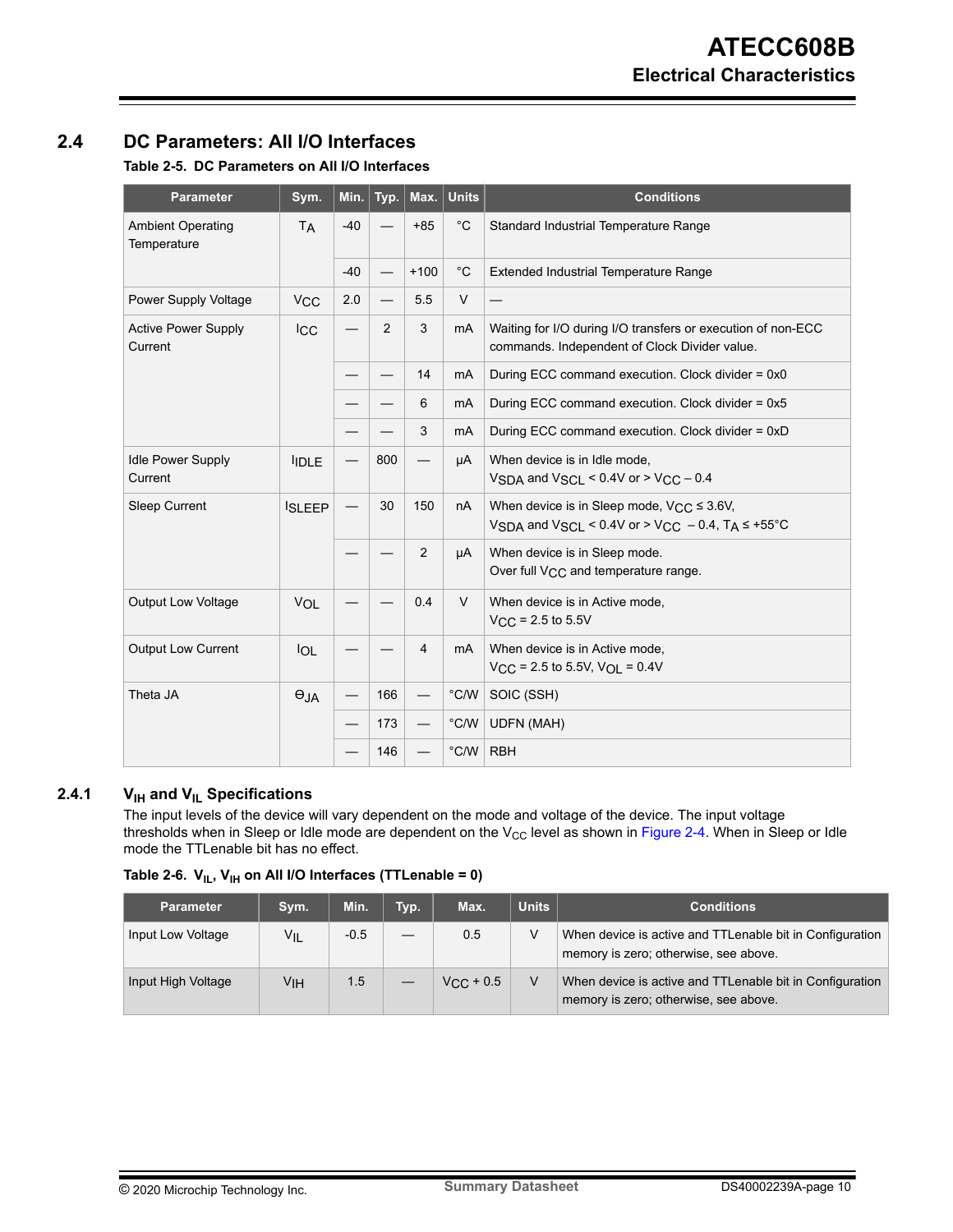<span id="page-10-0"></span>**Figure 2-4. VIH and VIL in Sleep and Idle Mode**

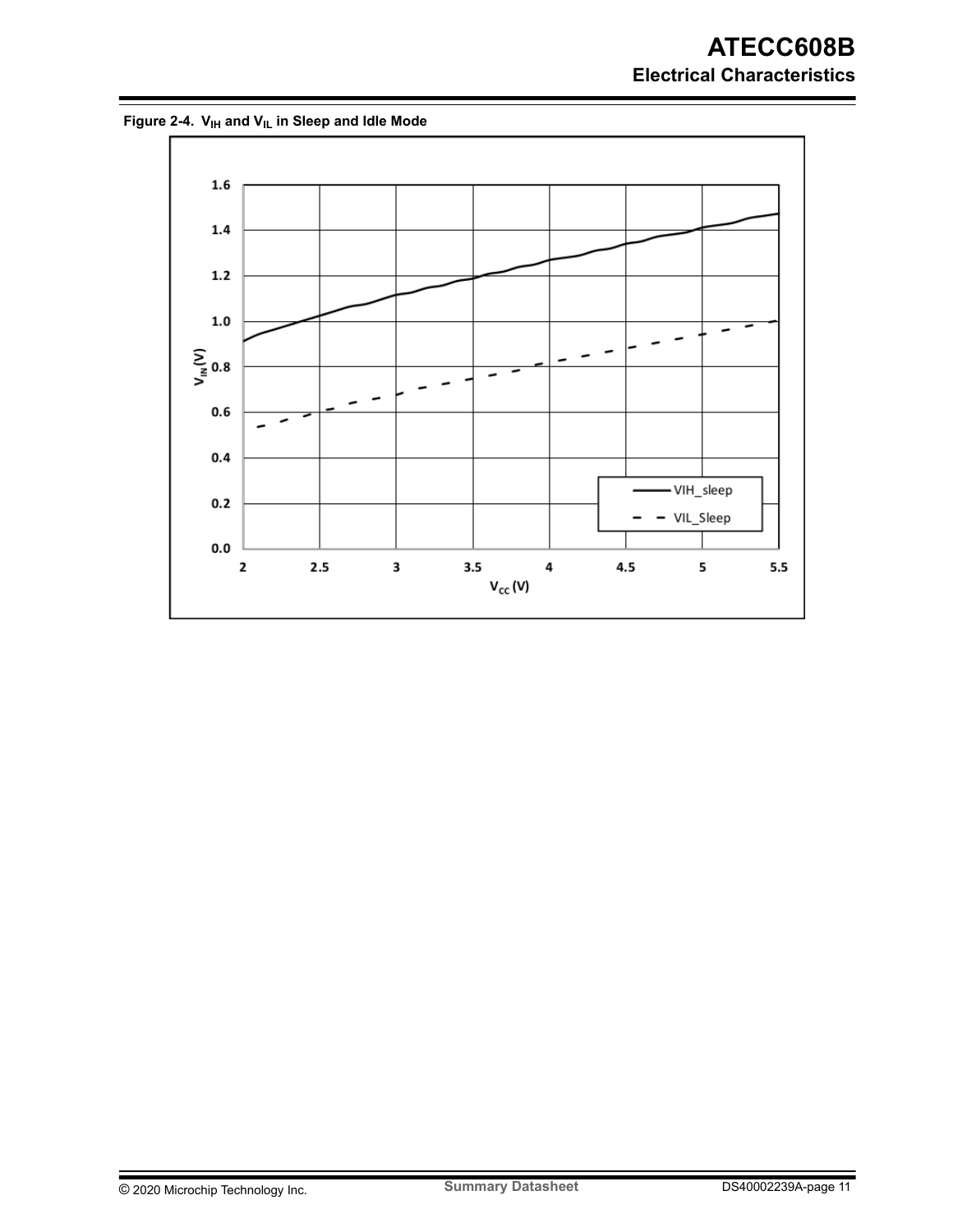## <span id="page-11-0"></span>**3. Compatibility**

## **3.1 Microchip ATECC608A**

The ATECC608B is designed to provide an enhanced security profile over that of the ATECC608A while maintaining backwards compatibility. The following details the changes and enhancements to the device. No configuration bit fields have changed. Configurations defined for the ATECC608A will be functionally identical with the ATECC608B device.

#### **Corrections, Enhancements**

The following items have been corrected or enhanced in the ATECC608B device:

- Two temperature ranges are now available:
	- Standard Industrial Temperature Range: -40℃ to +85℃
	- Standard Industrial Temperature Range: -40℃ to +100℃
- Operating at a low I2C Frequency with multiple devices on the bus will no longer create a bus contention issue.
- Modifications to Command Timings for Verify, SecureBoot, Lock and Read commands.
- New Packaging Options: 3-Lead Contact Package and WLCSP for qualified customers. (Contact Microchip Sales for the WLCSP Option.)

## **3.2 Microchip ATECC508A**

The ATECC608B is designed to be fully compatible with the ATECC508A devices with the limited exception of the functions listed below. If the ATECC608B is properly configured, software written for the ATECC508A will work with the ATECC608B without any required changes, again with the exception of the functions listed below.

**Note:**  Most elements of the configuration zone in the ATECC608B are identical in both location and value with the ATECC508A. However, the initial values that had been stored in the LastKeyUse field may need to be changed to conform to the new definition of those bytes which can be found in this document. That field contained the initial count for the Slot 15 limited use function which is supported in the ATECC608B via the monotonic counters.

**CAUTION** The execution times of commands have changed between the ATECC608B and the ATECC508A. These changes will not cause an issue if polling has been implemented. If fixed timing has been used, this must be evaluated and updated as required.

#### **New Features in ATECC608B vs. ATECC508A**

- Secure boot function with IO encryption and authentication
- KDF command, supporting PRF, HKDF, AES
- AES command, including encrypt/decrypt
- GFM calculation function for GCM AEAD mode of AES
- Updated NIST SP800-90 A/B/C Random Number Generator
- Flexible SHA/HMAC command with context save/restore
- SHA command execution time significantly reduced
- Volatile Key Permitting to prevent device transfer
- Transport Key Locking to protect programmed devices during delivery
- Counter Limit Match function
- Ephemeral key generation in SRAM, also supported with ECDH and KDF
- $Verify$  command output can be validated with a MAC
- Encrypted output for ECDH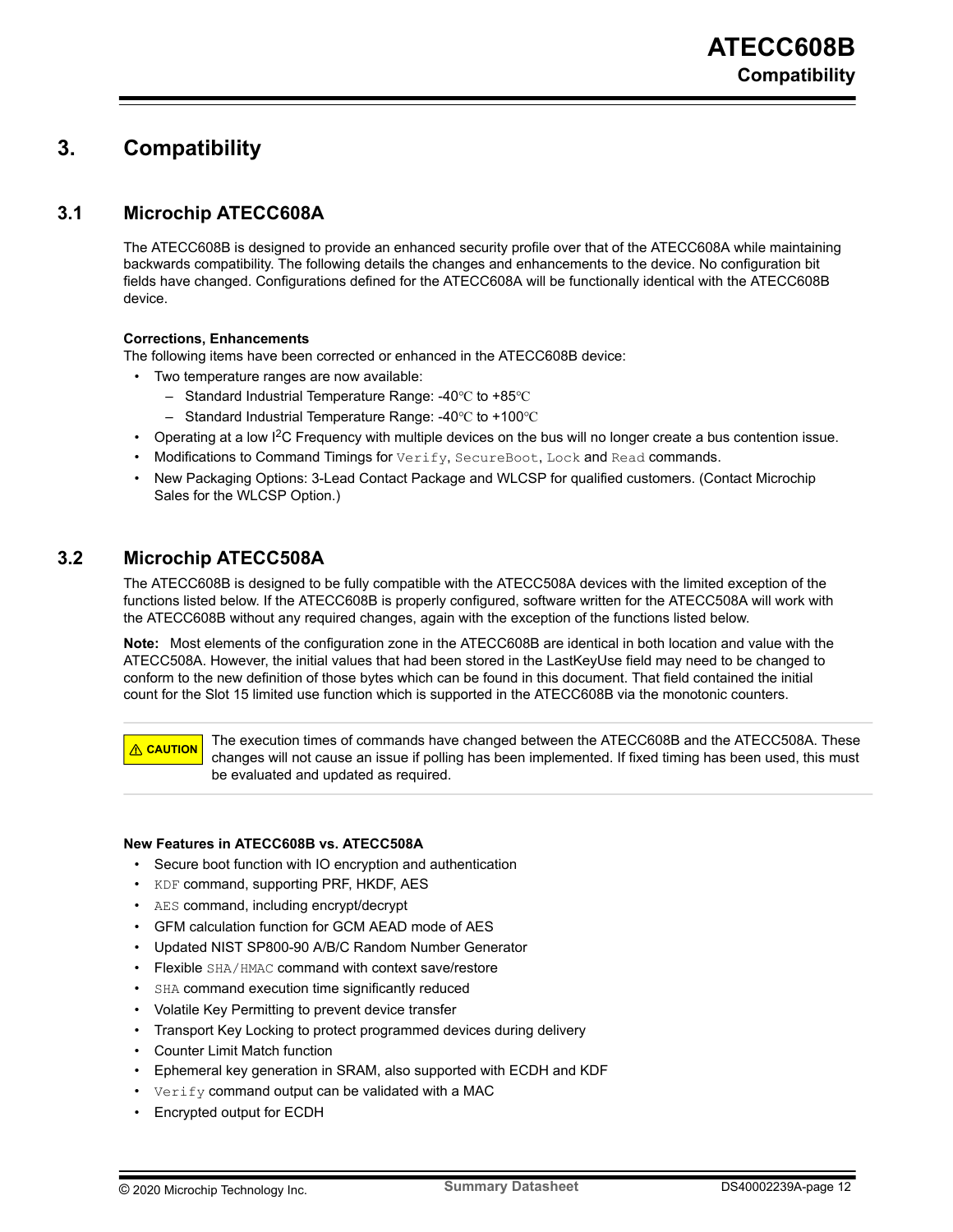- <span id="page-12-0"></span>• Added self test command, optional automatic power-on self test
- Unaligned public key for built-in X.509 cert key validation
- Optional power reduction at increased execution time
- Programmable I2C address after data (secret) zone lock

#### **Features Eliminated in ATECC608B vs. ATECC508A**

- HMAC command removed, replaced via new more powerful SHA command
- OTP consumption mode eliminated, now read only
- Pause command eliminated along with related Selector function in UpdateExtra
- Slot 15 special limited use eliminated, replaced with standard monotonic counter limited use
- SHA command no longer uses TempKey during the digest calculation and the result in TempKey is unchanged throughout the SHA operation. TempKey can however still be used to initialize the SHA for the HMAC\_Start or to store the final digest.

### **3.3 Microchip ATSHA204A, ATECC108A**

The ATECC608B is generally compatible with all ATSHA204/A and ATECC108/A devices. If properly configured, it can be used in most situations where these devices are currently employed. For ATSHA204A and ATECC108A compatibility restrictions, see the ATECC508A data sheet.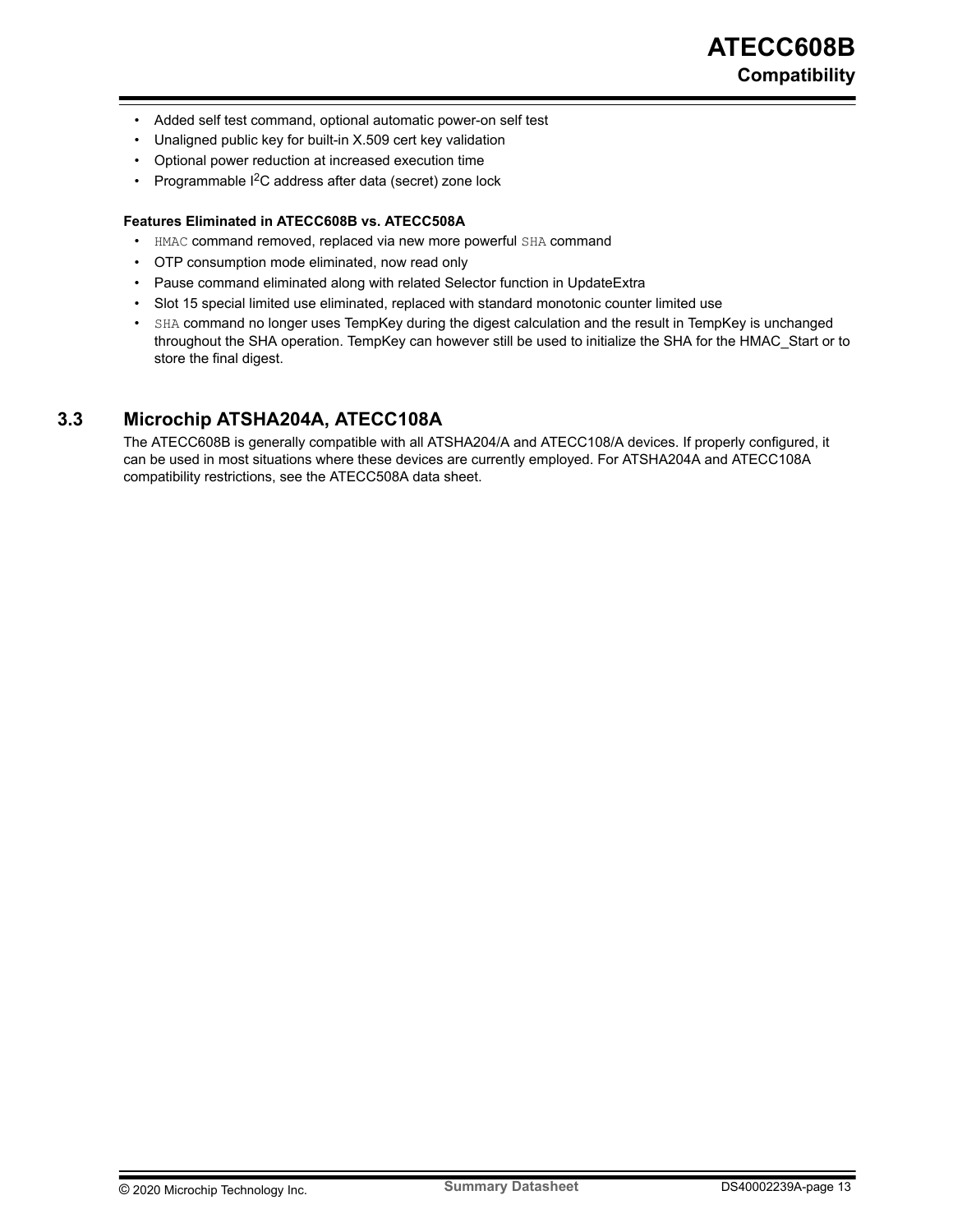## <span id="page-13-0"></span>**4. Package Marking Information**

As part of Microchip's overall security features, the part marking for all crypto devices is intentionally vague. The marking on the top of the package does not provide any information as to the actual device type or the manufacturer of the device. The alphanumeric code on the package provides manufacturing information and will vary with assembly lot. The packaging mark should not be used as part of any incoming inspection procedure.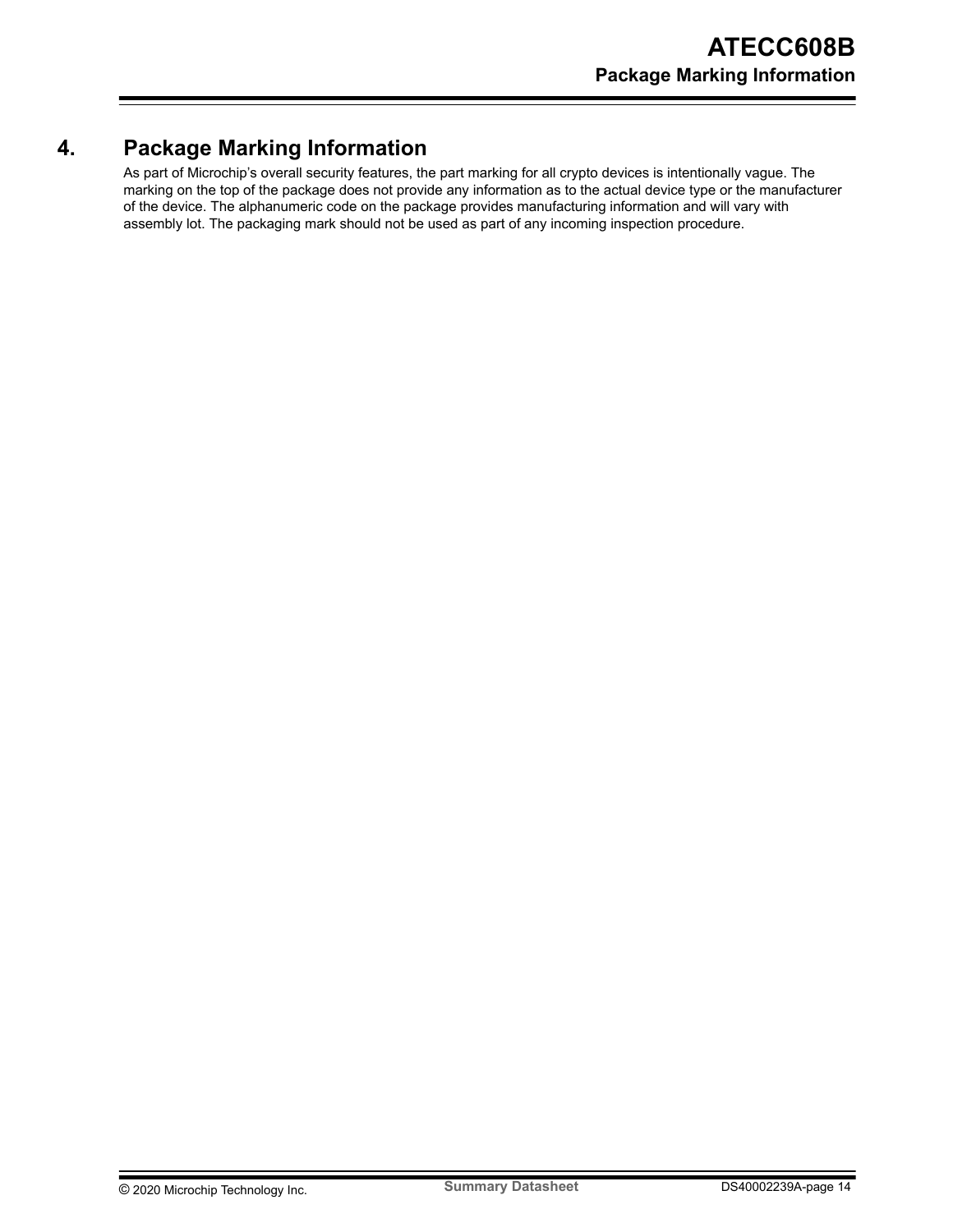## <span id="page-14-0"></span>**5. Package Drawings**

### **5.1 8-lead SOIC**

### **8-Lead Plastic Small Outline - Narrow, 3.90 mm (.150 In.) Body [SOIC] Atmel Legacy Global Package Code SWB**

For the most current package drawings, please see the Microchip Packaging Specification located at http://www.microchip.com/packaging **Note:**



Microchip Technology Drawing No. C04-057-SWB Rev E Sheet 1 of 2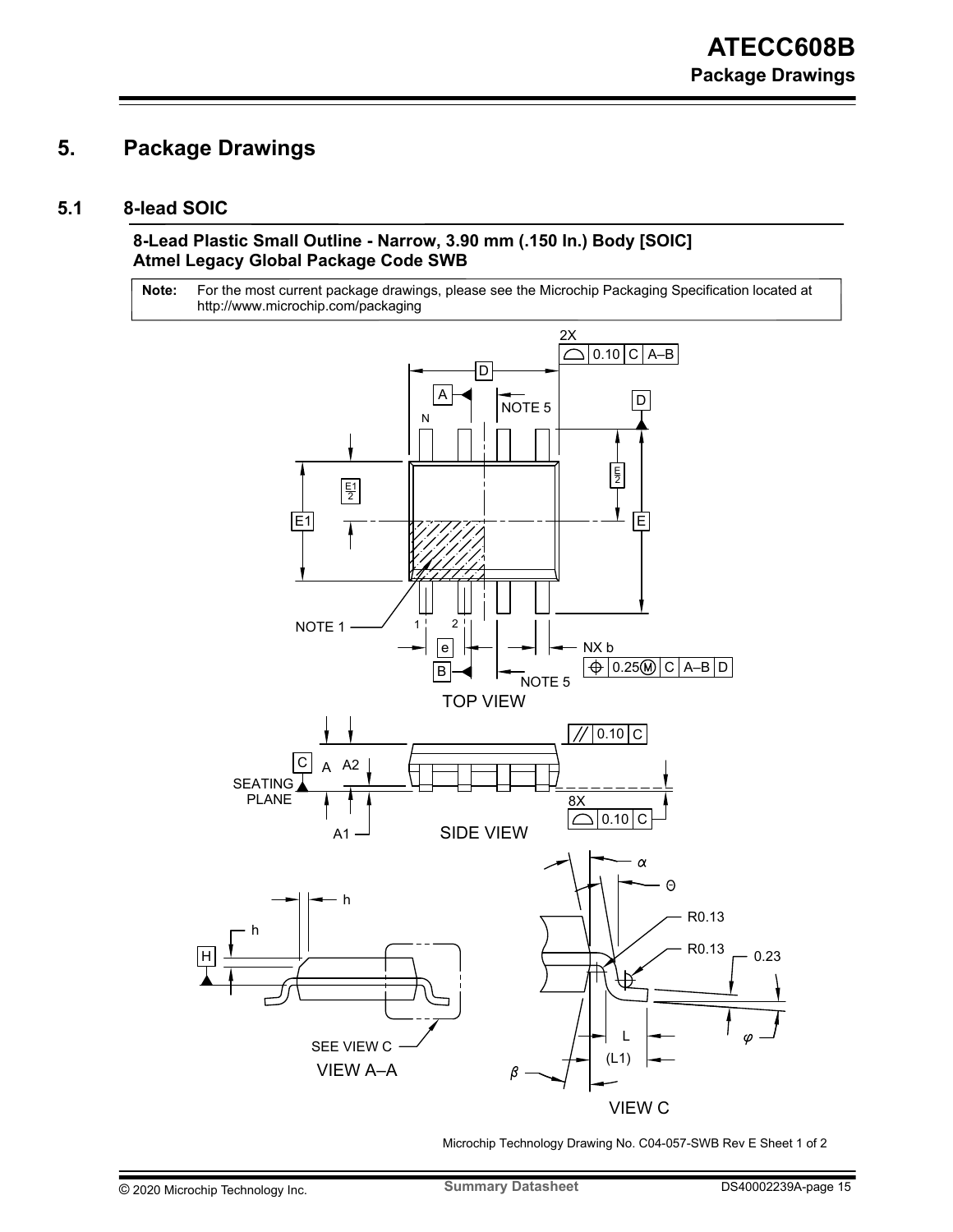### **8-Lead Plastic Small Outline - Narrow, 3.90 mm (.150 In.) Body [SOIC] Atmel Legacy Global Package Code SWB**

For the most current package drawings, please see the Microchip Packaging Specification located at http://www.microchip.com/packaging **Note:**



|                          | <b>MILLIMETERS</b> |             |          |              |  |
|--------------------------|--------------------|-------------|----------|--------------|--|
| <b>Dimension Limits</b>  | <b>MIN</b>         | <b>NOM</b>  | MAX      |              |  |
| Number of Pins           | N                  |             | 8        |              |  |
| Pitch                    | e                  |             | 1.27 BSC |              |  |
| Overall Height           | A                  |             |          | 1.75         |  |
| Molded Package Thickness | А2                 | 1.25        |          |              |  |
| Standoff<br>ş            | A1                 | 0.10        |          | 0.25         |  |
| Overall Width            | E                  | 6.00 BSC    |          |              |  |
| Molded Package Width     | E1                 | 3.90 BSC    |          |              |  |
| Overall Length           | D                  | 4.90 BSC    |          |              |  |
| Chamfer (Optional)       | h                  | 0.25        |          | 0.50         |  |
| Foot Length              |                    | 0.40        |          | 1.27         |  |
| Footprint                | L1                 | 1.04 REF    |          |              |  |
| Foot Angle               | φ                  | $0^{\circ}$ |          | $8^{\circ}$  |  |
| <b>Lead Thickness</b>    | c                  | 0.17        |          | 0.25         |  |
| Lead Width               | b                  | 0.31        |          | 0.51         |  |
| Mold Draft Angle Top     | α                  | $5^\circ$   |          | $15^{\circ}$ |  |
| Mold Draft Angle Bottom  | $\bar{\beta}$      | $5^\circ$   |          | $15^{\circ}$ |  |

Notes:

1. Pin 1 visual index feature may vary, but must be located within the hatched area.

2. § Significant Characteristic

- protrusions shall not exceed 0.15mm per side. 3. Dimensions D and E1 do not include mold flash or protrusions. Mold flash or
- 4. Dimensioning and tolerancing per ASME Y14.5M

BSC: Basic Dimension. Theoretically exact value shown without tolerances.

REF: Reference Dimension, usually without tolerance, for information purposes only.

5. Datums A & B to be determined at Datum H.

Microchip Technology Drawing No. C04-057-SWB Rev E Sheet 2 of 2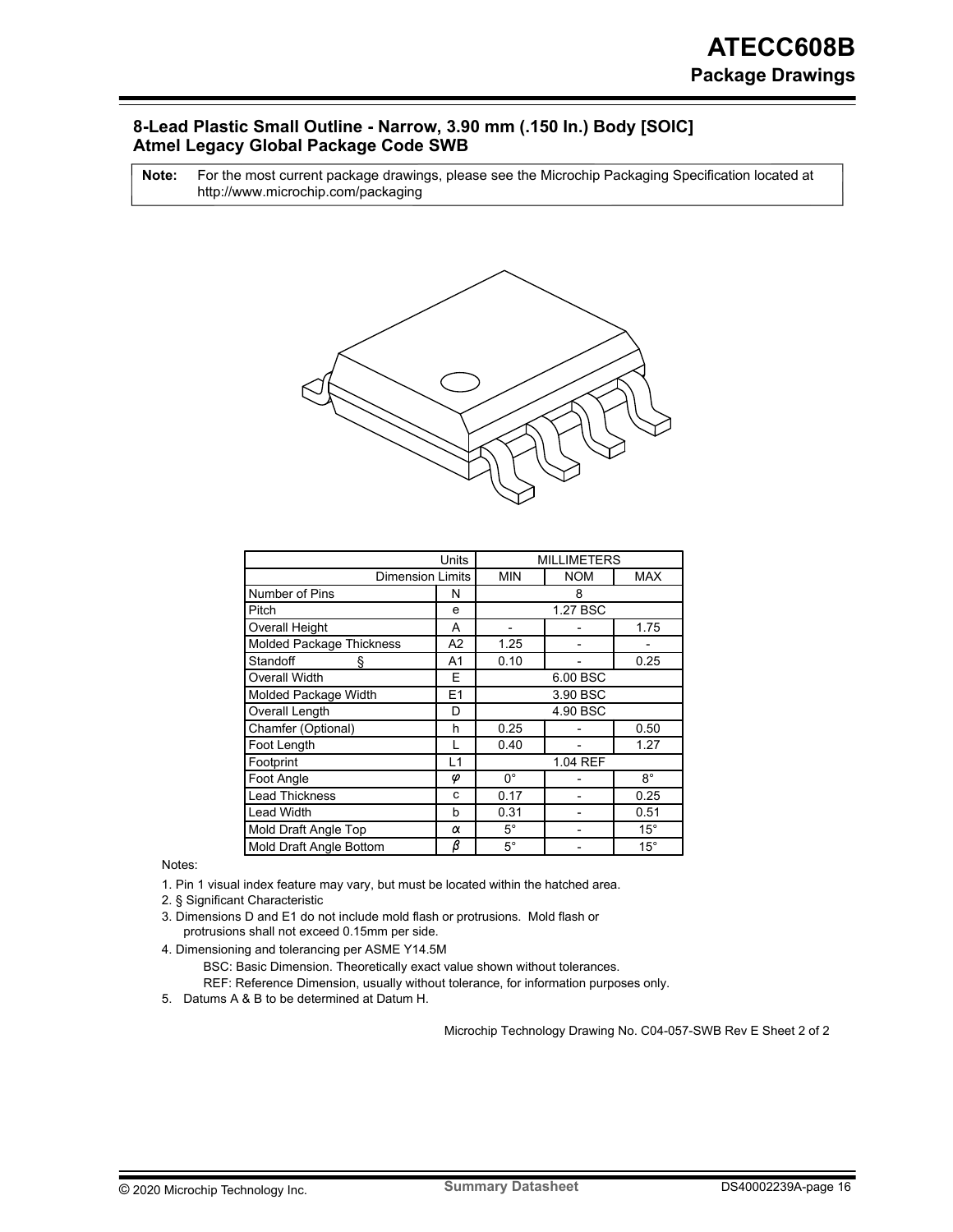### **8-Lead Plastic Small Outline - Narrow, 3.90 mm (.150 In.) Body [SOIC] Atmel Legacy Global Package Code SWB**

For the most current package drawings, please see the Microchip Packaging Specification located at http://www.microchip.com/packaging **Note:**



### RECOMMENDED LAND PATTERN

|                         | <b>MILLIMETERS</b><br>Units l |            |            |      |
|-------------------------|-------------------------------|------------|------------|------|
| Dimension Limits I      | <b>MIN</b>                    | <b>NOM</b> | <b>MAX</b> |      |
| Contact Pitch           |                               |            | 1.27 BSC   |      |
| Contact Pad Spacing     |                               |            | 5.40       |      |
| Contact Pad Width (X8)  | Х1                            |            |            | 0.60 |
| Contact Pad Length (X8) |                               |            |            | 1.55 |

Notes:

1. Dimensioning and tolerancing per ASME Y14.5M

BSC: Basic Dimension. Theoretically exact value shown without tolerances.

Microchip Technology Drawing C04-2057-SWB Rev E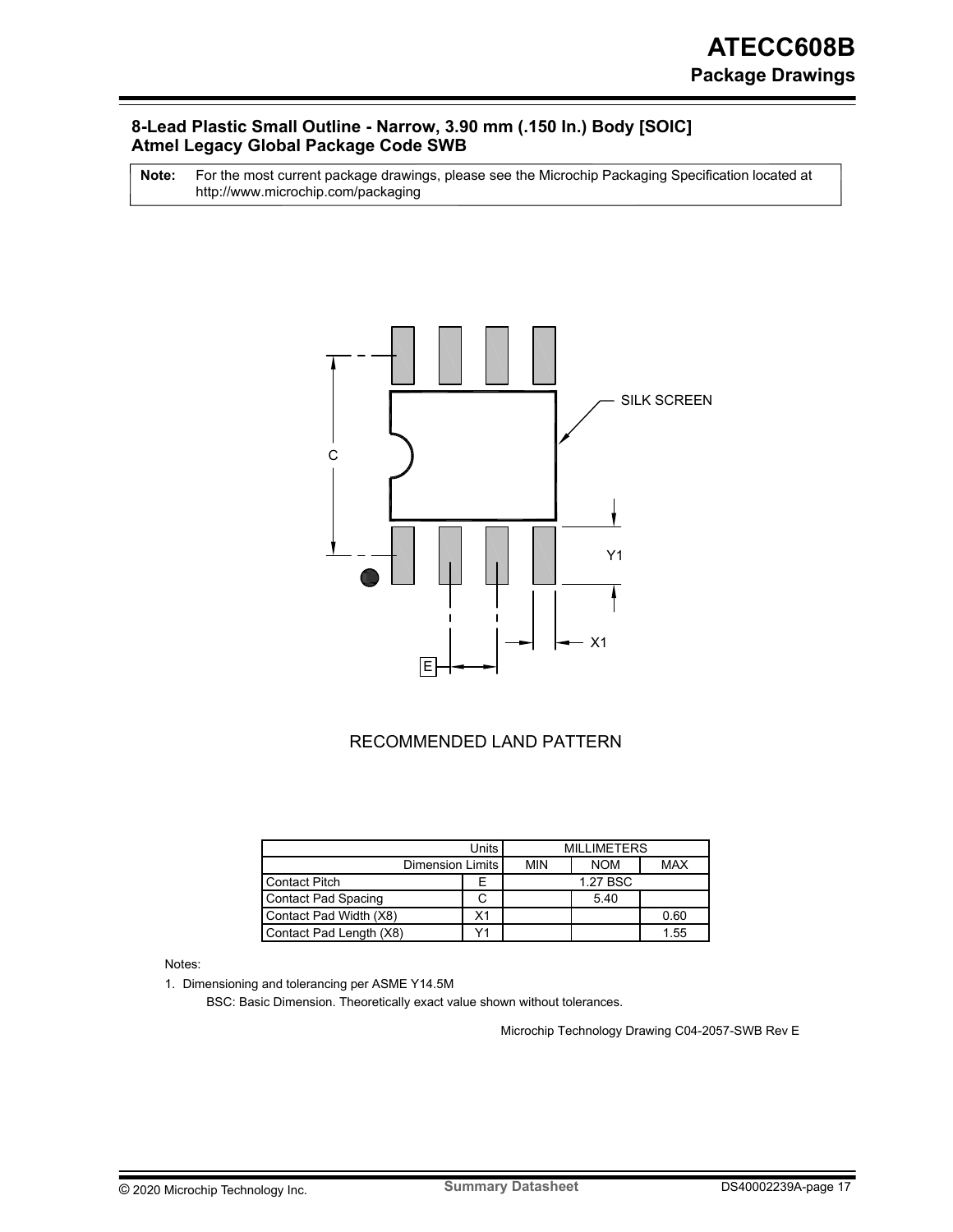### <span id="page-17-0"></span>**5.2 8-pad UDFN**

### **8-Lead Ultra Thin Plastic Dual Flat, No Lead Package (Q4B) - 2x3 mm Body [UDFN] Atmel Legacy Global Package Code YNZ**

For the most current package drawings, please see the Microchip Packaging Specification located at http://www.microchip.com/packaging **Note:**



Microchip Technology Drawing C04-21355-Q4B Rev B Sheet 1 of 2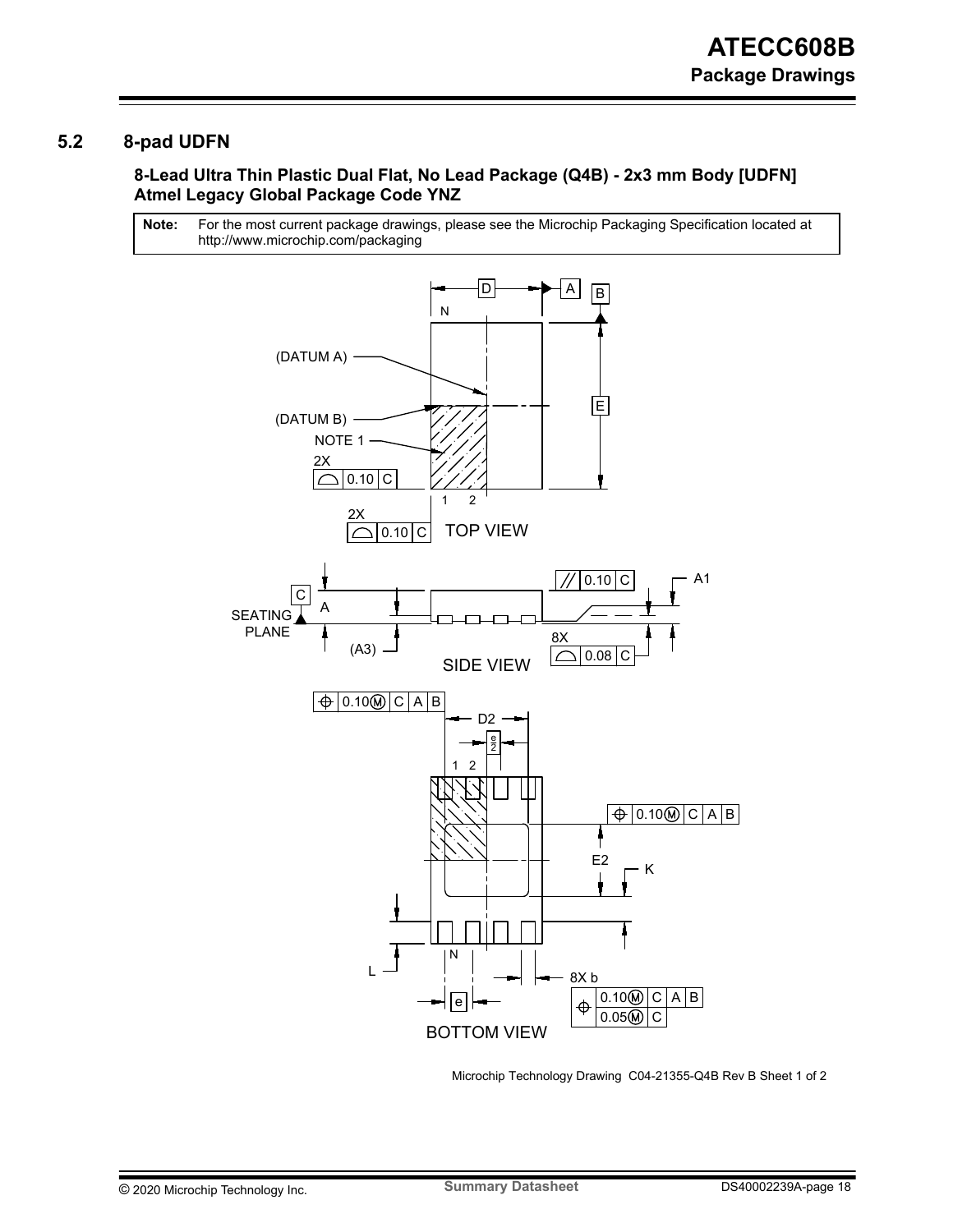### **8-Lead Ultra Thin Plastic Dual Flat, No Lead Package (Q4B) - 2x3 mm Body [UDFN] Atmel Legacy Global Package Code YNZ**

For the most current package drawings, please see the Microchip Packaging Specification located at http://www.microchip.com/packaging **Note:**



| Units                      |                         | <b>MILLIMETERS</b>   |            |            |
|----------------------------|-------------------------|----------------------|------------|------------|
|                            | <b>Dimension Limits</b> | <b>MIN</b>           | <b>NOM</b> | <b>MAX</b> |
| <b>Number of Terminals</b> | N                       |                      | 8          |            |
| Pitch                      | e                       |                      | 0.50 BSC   |            |
| Overall Height             | А                       | 0.50                 | 0.55       | 0.60       |
| Standoff                   | A <sub>1</sub>          | 0.00                 | 0.02       | 0.05       |
| <b>Terminal Thickness</b>  | A <sub>3</sub>          | 0.152 REF            |            |            |
| Overall Length             | D                       | 2.00 BSC             |            |            |
| <b>Exposed Pad Length</b>  | D <sub>2</sub>          | 1.40<br>1.60<br>1.50 |            |            |
| Overall Width              | F                       | 3.00 BSC             |            |            |
| <b>Exposed Pad Width</b>   | E <sub>2</sub>          | 1.20                 | 1.30       | 1.40       |
| <b>Terminal Width</b>      |                         | 0.18                 | 0.25       | 0.30       |
| <b>Terminal Length</b>     |                         | 0.35                 | 0.40       | 0.45       |
| Terminal-to-Exposed-Pad    | κ                       | 0.20                 |            |            |

Notes:

1. Pin 1 visual index feature may vary, but must be located within the hatched area.

2. Package is saw singulated

3. Dimensioning and tolerancing per ASME Y14.5M

BSC: Basic Dimension. Theoretically exact value shown without tolerances.

REF: Reference Dimension, usually without tolerance, for information purposes only.

Microchip Technology Drawing C04-21355-Q4B Rev B Sheet 2 of 2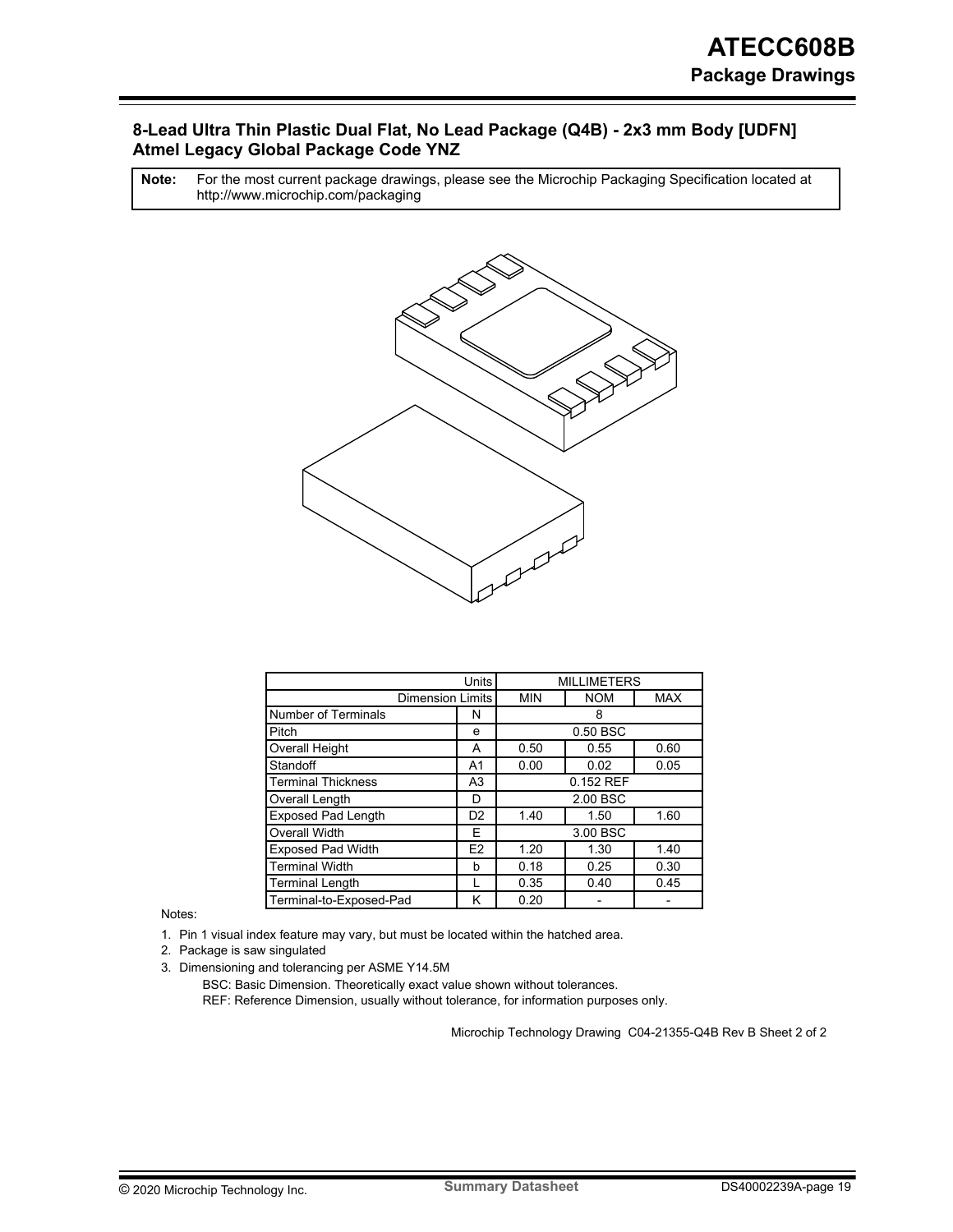### **8-Lead Ultra Thin Plastic Dual Flat, No Lead Package (Q4B) - 2x3 mm Body [UDFN] Atmel Legacy Global Package Code YNZ**

For the most current package drawings, please see the Microchip Packaging Specification located at http://www.microchip.com/packaging **Note:**



## RECOMMENDED LAND PATTERN

|                                          | <b>MILLIMETERS</b> |            |            |            |
|------------------------------------------|--------------------|------------|------------|------------|
| Dimension Limits                         |                    | <b>MIN</b> | <b>NOM</b> | <b>MAX</b> |
| <b>Contact Pitch</b>                     | E                  | 0.50 BSC   |            |            |
| Optional Center Pad Width                | X2                 |            |            | 1.60       |
| Optional Center Pad Length               | Υ2                 |            |            | 1.40       |
| <b>Contact Pad Spacing</b><br>С          |                    |            | 2.90       |            |
| Contact Pad Width (X8)<br>X <sub>1</sub> |                    |            |            | 0.30       |
| Contact Pad Length (X8)<br>Υ1            |                    |            |            | 0.85       |
| Contact Pad to Center Pad (X8)<br>G1     |                    | 0.33       |            |            |
| Contact Pad to Contact Pad (X6)<br>G2    |                    | 0.20       |            |            |
| <b>Thermal Via Diameter</b><br>v         |                    |            | 0.30       |            |
| Thermal Via Pitch<br>EV                  |                    |            | 1.00       |            |

Notes:

1. Dimensioning and tolerancing per ASME Y14.5M

BSC: Basic Dimension. Theoretically exact value shown without tolerances.

2. For best soldering results, thermal vias, if used, should be filled or tented to avoid solder loss during reflow process

Microchip Technology Drawing C04-23355-Q4B Rev B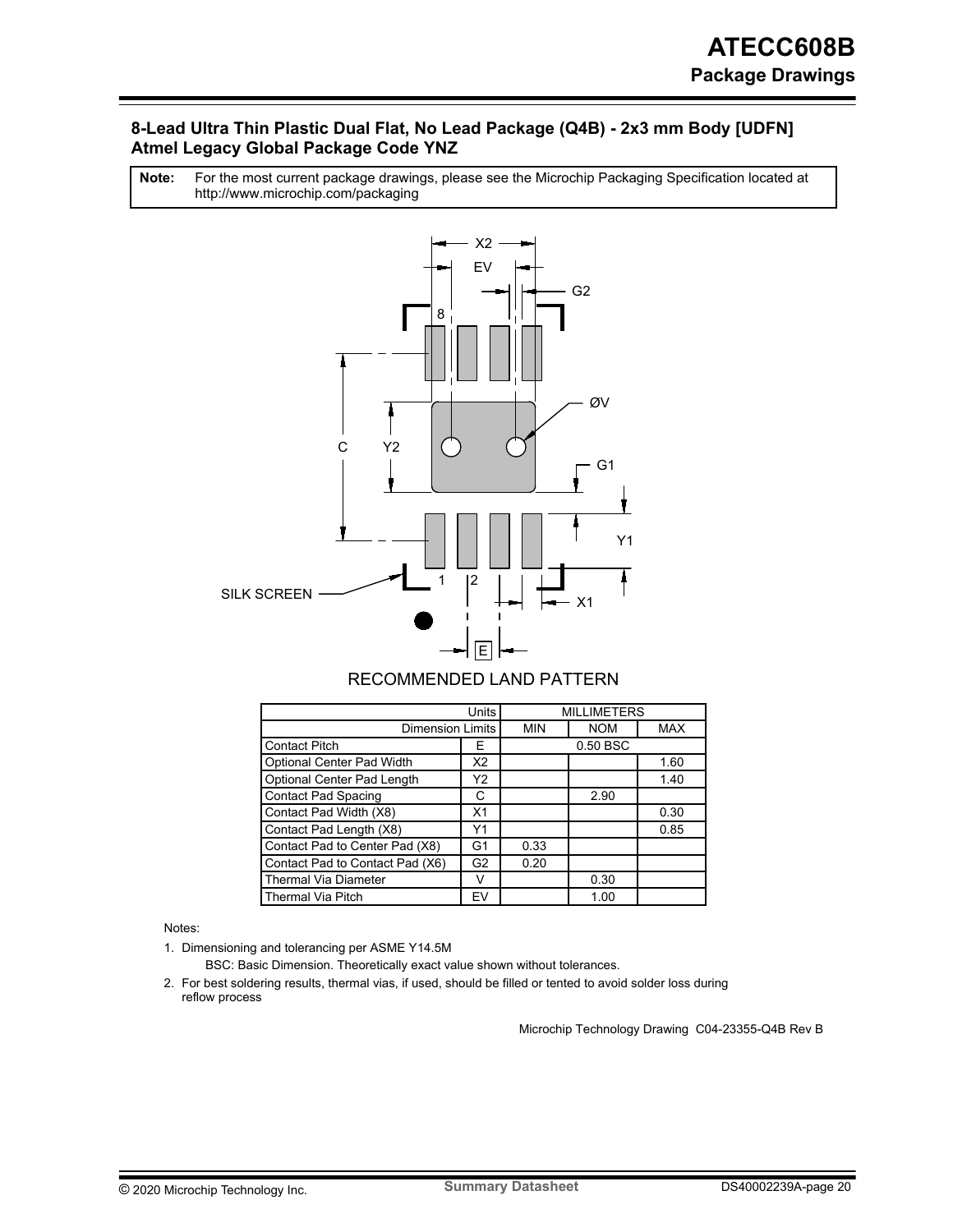## <span id="page-20-0"></span>**5.3 3 Lead Contact**

**3-Lead Contact Package (LAB) - 6.54x2.5 mm Body [Contact] Atmel Legacy Global Package Code RHB**

For the most current package drawings, please see the Microchip Packaging Specification located at http://www.microchip.com/packaging **Note:**







Microchip Technology Drawing C04-21303 Rev A Sheet 1 of 2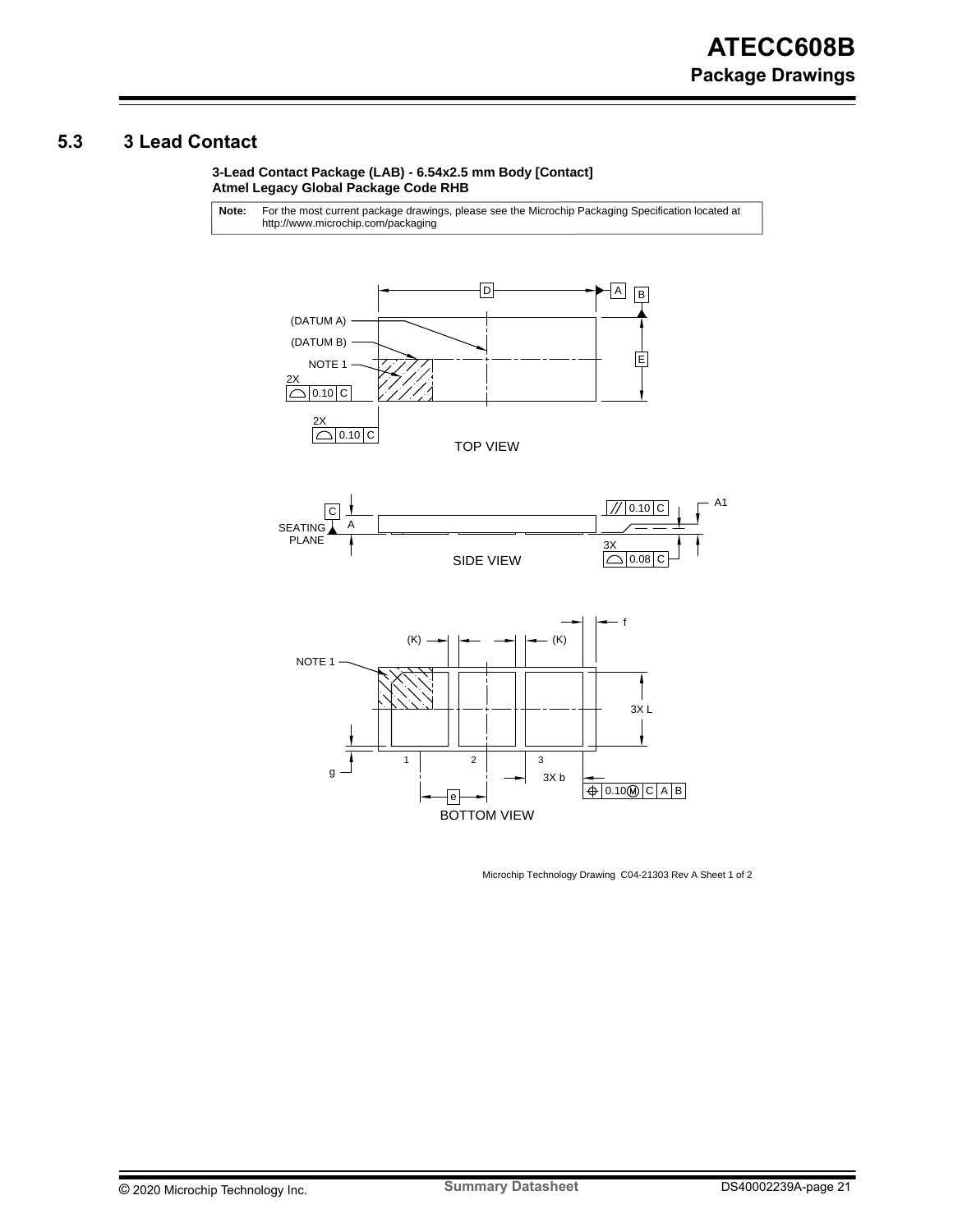#### **3-Lead Contact Package (LAB) - 6.54x2.5 mm Body [Contact] Atmel Legacy Global Package Code RHB**

For the most current package drawings, please see the Microchip Packaging Specification located at http://www.microchip.com/packaging **Note:**



|                               | <b>MILLIMETERS</b> |            |            |            |
|-------------------------------|--------------------|------------|------------|------------|
| <b>Dimension Limits</b>       |                    | <b>MIN</b> | <b>NOM</b> | <b>MAX</b> |
| Number of Terminals           | N                  | 3          |            |            |
| Pitch                         | е                  | 2.00 BSC   |            |            |
| <b>Overall Height</b>         | Α                  | 0.45       | 0.50       | 0.55       |
| Standoff                      | A1                 | 0.00       | 0.02       | 0.05       |
| Overall Length                | D                  | 6.50 BSC   |            |            |
| Overall Width                 | E                  | 2.50 BSC   |            |            |
| Terminal Width                | b                  | 1.60       | 1.70       | 1.80       |
| Terminal Length               |                    | 2.10       | 2.20       | 2.30       |
| Terminal-to-Terminal Spacing  | Κ                  | 0.30 REF   |            |            |
| Package Edge to Terminal Edge |                    | 0.30       | 0.40       | 0.50       |
| Package Edge to Terminal Edge | g                  | 0.05       | 0.15       | 0.25       |

Notes:

1. 2. Pin 1 visual index feature may vary, but must be located within the hatched area. Dimensioning and tolerancing per ASME Y14.5M

BSC: Basic Dimension. Theoretically exact value shown without tolerances.<br>REF: Reference Dimension, usually without tolerance, for information purposes only.

Microchip Technology Drawing C04-21303 Rev A Sheet 2 of 2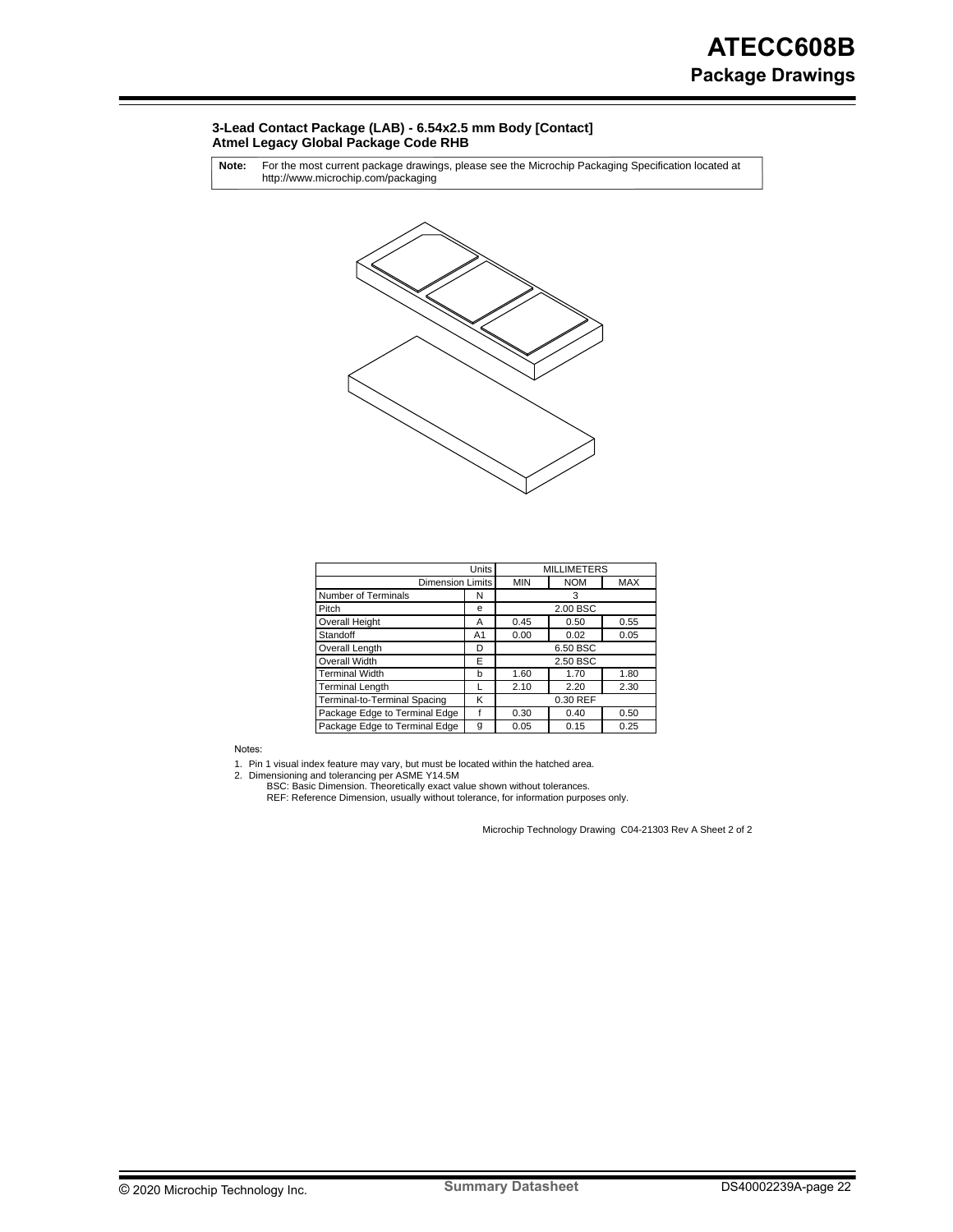## <span id="page-22-0"></span>**6. Revision History**

| <b>Revision Date</b> | Description                                                                            |
|----------------------|----------------------------------------------------------------------------------------|
|                      | July 2020   Original Release. Based on ATECC608A Summary Data Sheet Rev B. DS40001977B |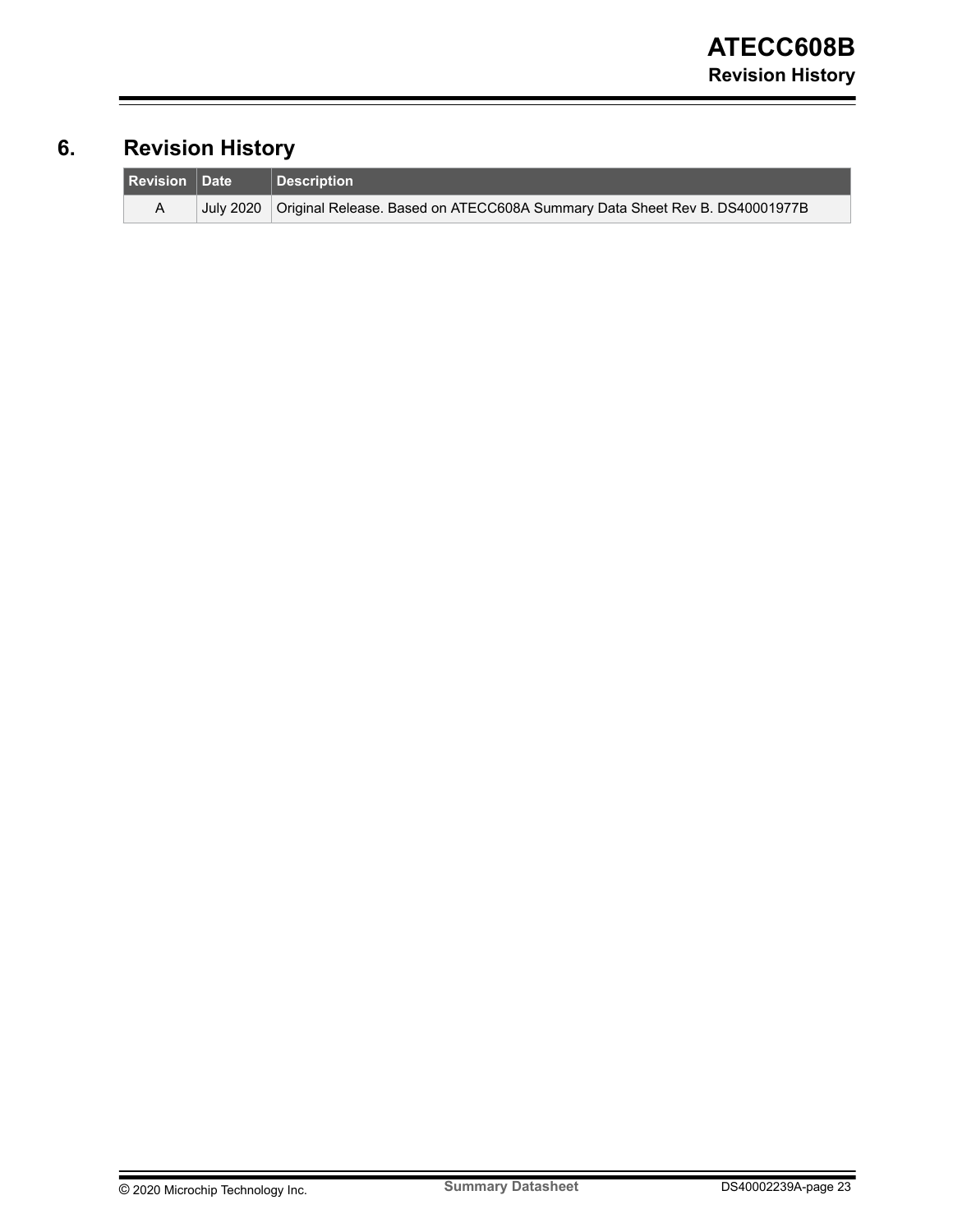## <span id="page-23-0"></span>**The Microchip Website**

Microchip provides online support via our website at [www.microchip.com/](http://www.microchip.com/). This website is used to make files and information easily available to customers. Some of the content available includes:

- **Product Support** Data sheets and errata, application notes and sample programs, design resources, user's guides and hardware support documents, latest software releases and archived software
- **General Technical Support** Frequently Asked Questions (FAQs), technical support requests, online discussion groups, Microchip design partner program member listing
- **Business of Microchip** Product selector and ordering guides, latest Microchip press releases, listing of seminars and events, listings of Microchip sales offices, distributors and factory representatives

## **Product Change Notification Service**

Microchip's product change notification service helps keep customers current on Microchip products. Subscribers will receive email notification whenever there are changes, updates, revisions or errata related to a specified product family or development tool of interest.

To register, go to [www.microchip.com/pcn](http://www.microchip.com/pcn) and follow the registration instructions.

## **Customer Support**

Users of Microchip products can receive assistance through several channels:

- Distributor or Representative
- Local Sales Office
- Embedded Solutions Engineer (ESE)
- **Technical Support**

Customers should contact their distributor, representative or ESE for support. Local sales offices are also available to help customers. A listing of sales offices and locations is included in this document.

Technical support is available through the website at: [www.microchip.com/support](http://www.microchip.com/support)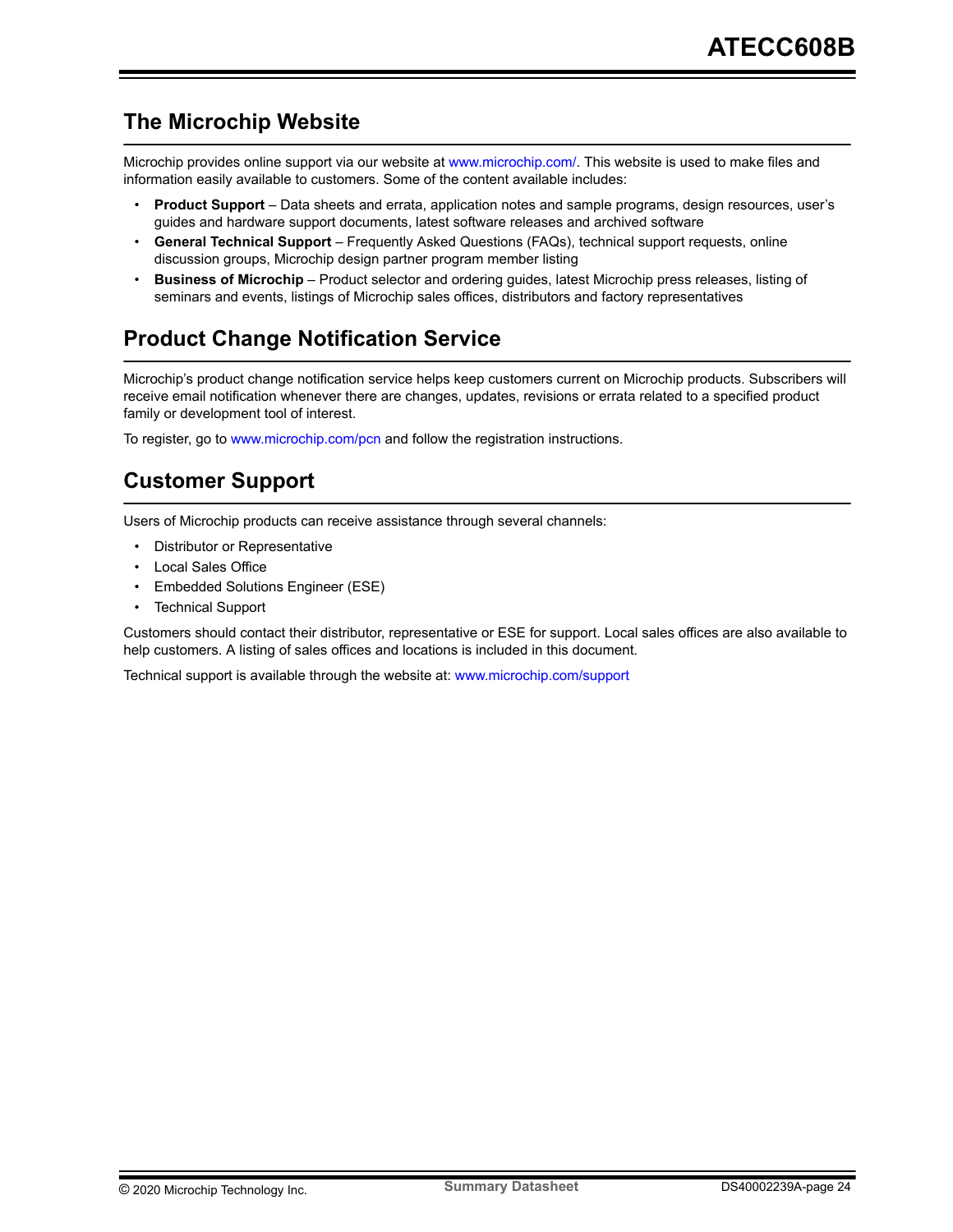## <span id="page-24-0"></span>**Product Identification System**

To order or obtain information, e.g., on pricing or delivery, refer to the factory or the listed sales office.

| PART NO. | -XX -   |            | xх         | -X            |
|----------|---------|------------|------------|---------------|
| Device   | Package | Temp Range | $I/O$ Type | Tape and Reel |

| Device:                        |                                                                                                          | ATECC608B: Cryptographic Co-processor with Secure Hardware-based Key Storage |  |  |
|--------------------------------|----------------------------------------------------------------------------------------------------------|------------------------------------------------------------------------------|--|--|
| Package Options <sup>(3)</sup> |                                                                                                          | SS   8-Lead (0.150" Wide Body), Plastic Gull Wing Small Outline (JEDEC SOIC) |  |  |
|                                | MA   8-Pad 2 x 3 x 0.6 mm Body, Thermally Enhanced Plastic Ultra Thin Dual Flat NoLead Package<br>(UDFN) |                                                                              |  |  |
|                                |                                                                                                          | RB 3RB, 3-Lead 2x5 x 6.5mm Body, 2.0mm pin pitch, Contact Package (Sawn)     |  |  |
| Temperature Range              | н                                                                                                        | Standard Industrial Temperature Range: -40 °C to 85 °C                       |  |  |
|                                | V                                                                                                        | Extended Industrial Temperature Range: -40 $\degree$ C to 100 $\degree$ C    |  |  |
| I/O Type                       | CZ.                                                                                                      | Single Wire Interface                                                        |  |  |
|                                |                                                                                                          | DA $ I^2C$ Interface                                                         |  |  |
| Tape and Reel Options          | B                                                                                                        | Tube                                                                         |  |  |
|                                |                                                                                                          | Large Reel (Size varies by package type)                                     |  |  |
|                                | S                                                                                                        | Small Reel (Only available for MA Package Type)                              |  |  |

#### **Device Ordering Codes**

|                            | <b>Temperature Range</b>              | <b>Description</b>                                                                                                                                    |
|----------------------------|---------------------------------------|-------------------------------------------------------------------------------------------------------------------------------------------------------|
| <b>Standard Industrial</b> | <b>Extended Industrial</b>            |                                                                                                                                                       |
| ATECC608B-SSHCZ-T          | ATECC608B-SSVCZ-T                     | 8-Lead (0.150" Wide Body), Plastic Gull Wing Small Outline (JEDEC SOIC), Single-Wire,<br>Tape and Reel, 4,000 per Reel                                |
| ATECC608B-SSHCZ-B          | ATECC608B-SSVCZ-B                     | 8-Lead (0.150" Wide Body), Plastic Gull Wing Small Outline (JEDEC SOIC), Single-Wire,<br>Tube, 100 per Tube                                           |
| ATECC608B-SSHDA-T          | ATECC608B-SSVDA-T                     | 8-Lead (0.150" Wide Body), Plastic Gull Wing Small Outline (JEDEC SOIC), I <sup>2</sup> C, Tape and<br>Reel, 4,000 per Reel                           |
| ATECC608B-SSHDA-B          | ATECC608B-SSVDA-B                     | 8-Lead (0.150" Wide Body), Plastic Gull Wing Small Outline (JEDEC SOIC), I <sup>2</sup> C, Tube, 100<br>per Tube                                      |
| ATECC608B-MAHCZ-T          | ATECC608B-MAVCZ-T                     | 8-Pad 2 x 3 x 0.6 mm Body, Thermally Enhanced Plastic Ultra Thin Dual Flat NoLead<br>Package (UDFN), Single-Wire, Tape and Reel, 15,000 per Reel      |
| ATECC608B-MAHDA-T          | ATECC608B-MAVDA-T                     | 8-Pad 2 x 3 x 0.6 mm Body, Thermally Enhanced Plastic Ultra Thin Dual Flat NoLead<br>Package (UDFN), I <sup>2</sup> C, Tape and Reel, 15,000 per Reel |
| ATECC608B-MAHCZ-S          | ATECC608B-MAVCZ-S                     | Pad 2 x 3 x 0.6 mm Body, Thermally Enhanced Plastic Ultra Thin Dual Flat NoLead Package<br>(UDFN), Single-Wire, Tape and Reel, 3,000 per Reel         |
|                            | ATECC608B-MAHDA-S   ATECC608B-MAVDA-S | 8-Pad 2 x 3 x 0.6 mm Body, Thermally Enhanced Plastic Ultra Thin Dual Flat NoLead<br>Package (UDFN), I <sup>2</sup> C, Tape and Reel, 3,000 per Reel  |
| ATECC608B-RBHCZ-T          | ATECC608B-RBVCZ-T                     | Single-Wire, Tape and Reel, 5,000 per Reel, 3-Lead Contact Package                                                                                    |
| ATECC608B-RBHCZ-B          | ATECC608B-RBVCZ-B                     | Single-Wire, Tube, 56 per Tube, 3-Lead Contact Package                                                                                                |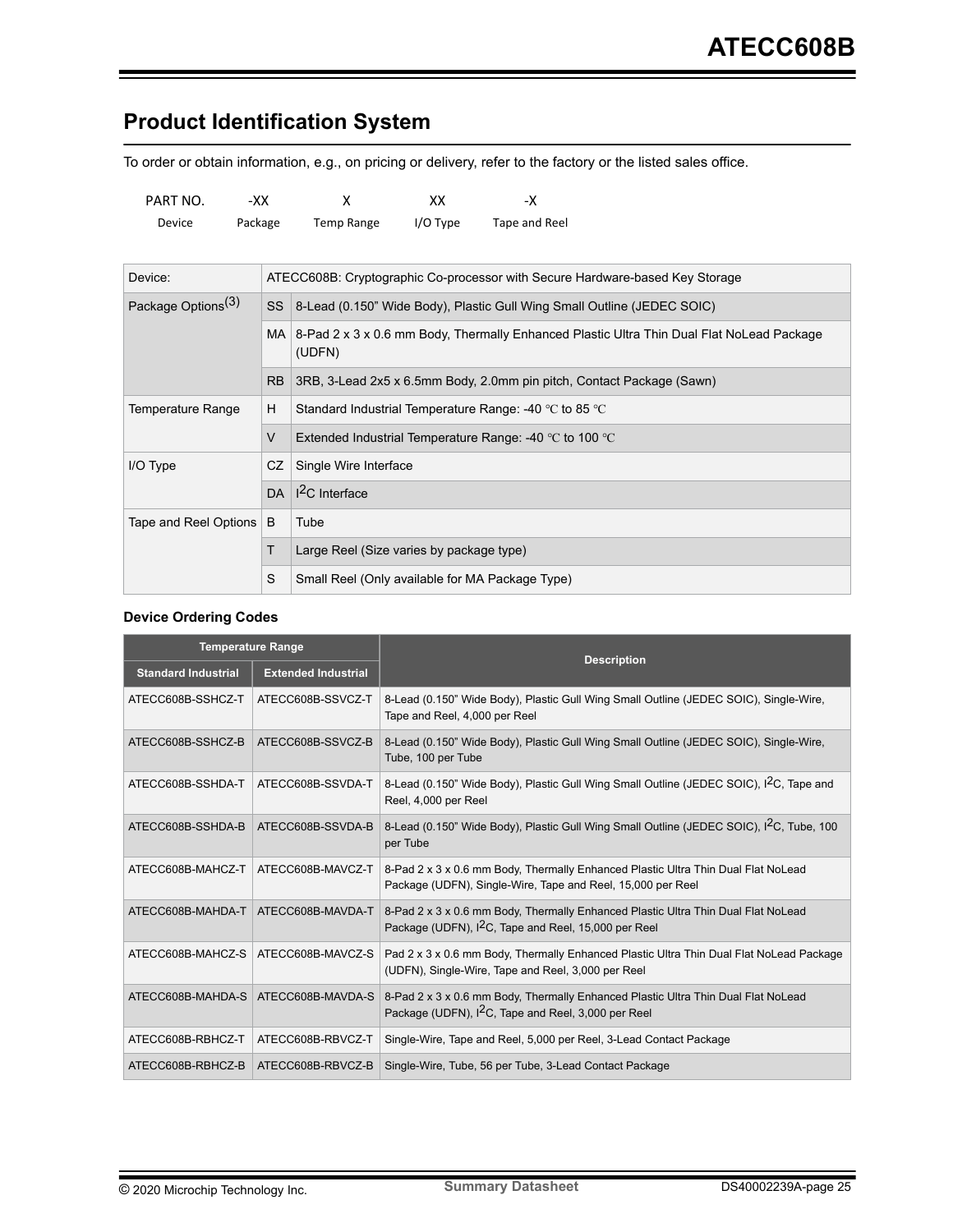#### <span id="page-25-0"></span>**Notes:**

- 1. Tape and Reel identifier only appears in the catalog part number description. This identifier is used for ordering purposes and is not printed on the device package. Check with your Microchip Sales Office for package availability with the Tape and Reel option.
- 2. Small form-factor packaging options may be available. Please check [www.microchip.com/packaging](http://www.microchip.com/packaging) for smallform factor package availability, or contact your local Sales Office.
- 3. Die-on-Tape and Reel and WLCSP packages are available for qualified customers. Ordering codes for these packages are not shown in this table. Please contact Microchip sales for more information on these package options.

## **Microchip Devices Code Protection Feature**

Note the following details of the code protection feature on Microchip devices:

- Microchip products meet the specification contained in their particular Microchip Data Sheet.
- Microchip believes that its family of products is one of the most secure families of its kind on the market today, when used in the intended manner and under normal conditions.
- There are dishonest and possibly illegal methods used to breach the code protection feature. All of these methods, to our knowledge, require using the Microchip products in a manner outside the operating specifications contained in Microchip's Data Sheets. Most likely, the person doing so is engaged in theft of intellectual property.
- Microchip is willing to work with the customer who is concerned about the integrity of their code.
- Neither Microchip nor any other semiconductor manufacturer can guarantee the security of their code. Code protection does not mean that we are guaranteeing the product as "unbreakable."

Code protection is constantly evolving. We at Microchip are committed to continuously improving the code protection features of our products. Attempts to break Microchip's code protection feature may be a violation of the Digital Millennium Copyright Act. If such acts allow unauthorized access to your software or other copyrighted work, you may have a right to sue for relief under that Act.

## **Legal Notice**

Information contained in this publication regarding device applications and the like is provided only for your convenience and may be superseded by updates. It is your responsibility to ensure that your application meets with your specifications. MICROCHIP MAKES NO REPRESENTATIONS OR WARRANTIES OF ANY KIND WHETHER EXPRESS OR IMPLIED, WRITTEN OR ORAL, STATUTORY OR OTHERWISE, RELATED TO THE INFORMATION, INCLUDING BUT NOT LIMITED TO ITS CONDITION, QUALITY, PERFORMANCE, MERCHANTABILITY OR FITNESS FOR PURPOSE. Microchip disclaims all liability arising from this information and its use. Use of Microchip devices in life support and/or safety applications is entirely at the buyer's risk, and the buyer agrees to defend, indemnify and hold harmless Microchip from any and all damages, claims, suits, or expenses resulting from such use. No licenses are conveyed, implicitly or otherwise, under any Microchip intellectual property rights unless otherwise stated.

## **Trademarks**

The Microchip name and logo, the Microchip logo, Adaptec, AnyRate, AVR, AVR logo, AVR Freaks, BesTime, BitCloud, chipKIT, chipKIT logo, CryptoMemory, CryptoRF, dsPIC, FlashFlex, flexPWR, HELDO, IGLOO, JukeBlox, KeeLoq, Kleer, LANCheck, LinkMD, maXStylus, maXTouch, MediaLB, megaAVR, Microsemi, Microsemi logo, MOST, MOST logo, MPLAB, OptoLyzer, PackeTime, PIC, picoPower, PICSTART, PIC32 logo, PolarFire, Prochip Designer, QTouch, SAM-BA, SenGenuity, SpyNIC, SST, SST Logo, SuperFlash, Symmetricom, SyncServer, Tachyon, TempTrackr, TimeSource, tinyAVR, UNI/O, Vectron, and XMEGA are registered trademarks of Microchip Technology Incorporated in the U.S.A. and other countries.

APT, ClockWorks, The Embedded Control Solutions Company, EtherSynch, FlashTec, Hyper Speed Control, HyperLight Load, IntelliMOS, Libero, motorBench, mTouch, Powermite 3, Precision Edge, ProASIC, ProASIC Plus, ProASIC Plus logo, Quiet-Wire, SmartFusion, SyncWorld, Temux, TimeCesium, TimeHub, TimePictra, TimeProvider, Vite, WinPath, and ZL are registered trademarks of Microchip Technology Incorporated in the U.S.A.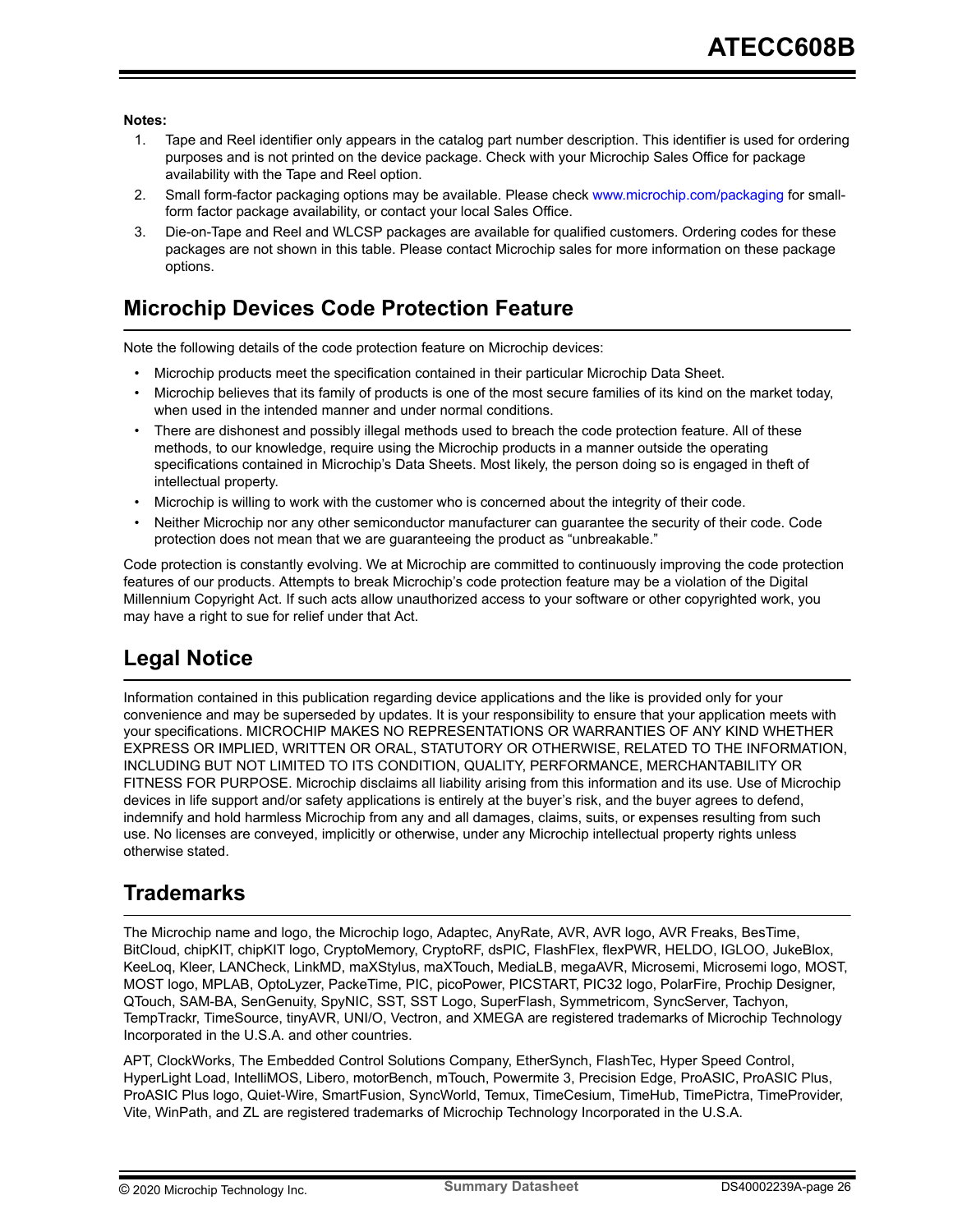<span id="page-26-0"></span>Adjacent Key Suppression, AKS, Analog-for-the-Digital Age, Any Capacitor, AnyIn, AnyOut, BlueSky, BodyCom, CodeGuard, CryptoAuthentication, CryptoAutomotive, CryptoCompanion, CryptoController, dsPICDEM, dsPICDEM.net, Dynamic Average Matching, DAM, ECAN, EtherGREEN, In-Circuit Serial Programming, ICSP, INICnet, Inter-Chip Connectivity, JitterBlocker, KleerNet, KleerNet logo, memBrain, Mindi, MiWi, MPASM, MPF, MPLAB Certified logo, MPLIB, MPLINK, MultiTRAK, NetDetach, Omniscient Code Generation, PICDEM, PICDEM.net, PICkit, PICtail, PowerSmart, PureSilicon, QMatrix, REAL ICE, Ripple Blocker, SAM-ICE, Serial Quad I/O, SMART-I.S., SQI, SuperSwitcher, SuperSwitcher II, Total Endurance, TSHARC, USBCheck, VariSense, ViewSpan, WiperLock, Wireless DNA, and ZENA are trademarks of Microchip Technology Incorporated in the U.S.A. and other countries.

SQTP is a service mark of Microchip Technology Incorporated in the U.S.A.

The Adaptec logo, Frequency on Demand, Silicon Storage Technology, and Symmcom are registered trademarks of Microchip Technology Inc. in other countries.

GestIC is a registered trademark of Microchip Technology Germany II GmbH & Co. KG, a subsidiary of Microchip Technology Inc., in other countries.

All other trademarks mentioned herein are property of their respective companies.

© 2020, Microchip Technology Incorporated, Printed in the U.S.A., All Rights Reserved.

ISBN: 978-1-5224-6314-6

## **Quality Management System**

For information regarding Microchip's Quality Management Systems, please visit [www.microchip.com/quality](http://www.microchip.com/quality).